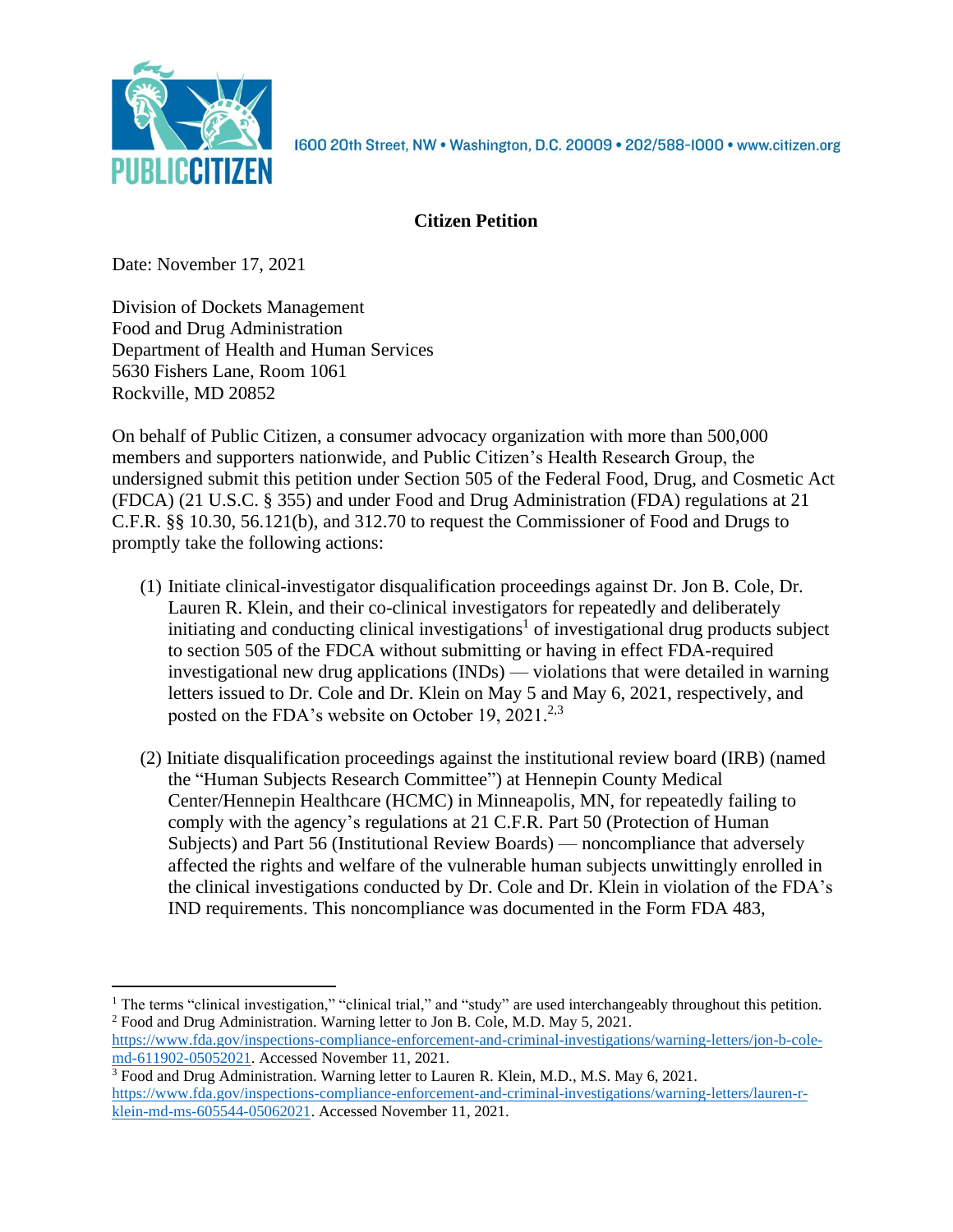Inspectional Observations (483-Form) pursuant to the FDA's August 7-23, 2018, inspection of the HCMC IRB. 4

(3) Require HCMC to develop and implement a plan for contacting the more than 1,700 human subjects (or the closest surviving family members of deceased subjects) who were unwittingly enrolled in the clinical investigations conducted by Dr. Cole and Dr. Klein without the subjects' legally effective informed consent and informing of them of (a) the serious regulatory violations documented by the FDA during its inspections of HCMC IRB and clinical investigator records related to those clinical investigations; and (b) the fact that the clinical investigators violated the subjects' rights and endangered the health and welfare of some subjects.

The pattern of repetitive egregious regulatory violations over the four-year period from July 2014 to July 2018 that were documented in the FDA's warning letters to Dr. Cole and Dr. Klein (and the related 483-Forms for the agency's 2019 inspections of their sponsor-investigator records) and in the 483-Form for the agency's 2018 inspection of the HCMC IRB demand the most serious compliance actions to hold these clinical investigators, the IRB, and HCMC appropriately accountable and to deter similar serious noncompliance by other clinical investigators and IRBs in the future. A slap-on-the-wrist approach for such noncompliance that significantly violated the rights of more than 1,700 vulnerable human subjects and endangered the health of safety of many of these subjects will not suffice.

Failure to take stronger compliance actions would send a signal to the research community and the public that the FDA is not serious about protecting the rights and welfare of human subjects, which would embolden other clinical investigators and IRBs to disregard the agency's IND and human subjects protection regulations.

## **A. ACTION REQUESTED**

- (1) Promptly initiate clinical-investigator disqualification proceedings against Dr. Jon B. Cole, Dr. Lauren R. Klein, and their co-clinical investigators for repeatedly and deliberately initiating and conducting clinical investigations of investigational drug products subject to section 505 of the FDCA without submitting or having in effect FDArequired INDs.
- (2) Promptly initiate disqualification proceedings against the HCMC IRB for repeatedly failing to comply with the agency's regulations at 21 C.F.R. Parts 50 and 56.
- (3) Promptly require HCMC to develop and implement a plan for contacting the more than 1,700 human subjects (or the closest surviving family members of deceased subjects) who were unwittingly enrolled in the clinical investigations conducted by Dr. Cole and Dr. Klein without the subjects' legally effective informed consent and informing of them

<sup>4</sup> Food and Drug Administration. Form FDA 483, Inspectional Observations for the inspection of the Human Subjects Research Committee/institutional review board at Hennepin County Medical Center/Hennepin Healthcare System, Inc. on August 7-23, 2018. [https://www.citizen.org/wp-content/uploads/MIN-DO-Hennepin-Healthcare-](https://www.citizen.org/wp-content/uploads/MIN-DO-Hennepin-Healthcare-System-INc.-Minneapolis-MN-FD-483-8-23-2018_LESS-Redacted.pdf)[System-INc.-Minneapolis-MN-FD-483-8-23-2018\\_LESS-Redacted.pdf.](https://www.citizen.org/wp-content/uploads/MIN-DO-Hennepin-Healthcare-System-INc.-Minneapolis-MN-FD-483-8-23-2018_LESS-Redacted.pdf) Accessed November 11, 2021.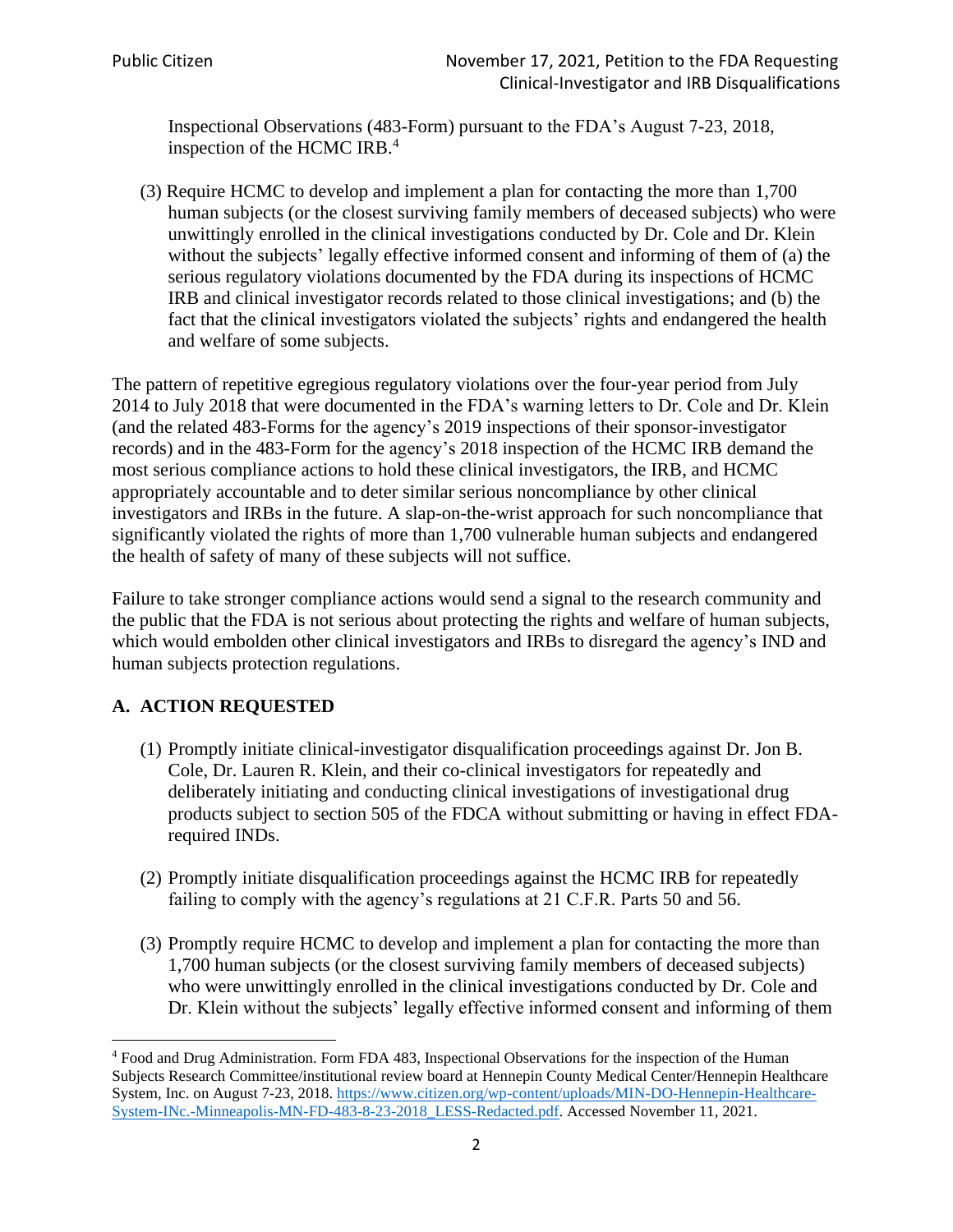of (a) the serious regulatory violations documented by the FDA during its inspections of HCMC IRB and clinical investigator records related to those clinical investigations; and (b) the fact that the clinical investigators violated the subjects' rights and endangered the health and welfare of some subjects.

# **B. STATEMENT OF GROUNDS**

## **1. Regulatory background**

FDA regulations at 21 C.F.R. § 312.70 stipulate that a clinical investigator (including a sponsorinvestigator) may be disqualified if the investigator, among other things, has *repeatedly or deliberately* failed to comply with the requirements for investigational new drug applications under 21 C.F.R. Part 312 or with the requirements of 21 C.F.R. Part 50 (Protection of Human Subjects) or Part 56 (Institutional Review Boards).

Likewise, FDA regulations at 21 C.F.R. § 56.121(b) stipulate that an IRB may be disqualified if the Commissioner determines that (1) the IRB has refused or *repeatedly failed* to comply with any of the regulations set forth in 21 C.F.R. Part 56 and (2) the noncompliance adversely affected the rights or welfare of the human subjects in a clinical investigation. Importantly, FDA regulations at 21 C.F.R. §§ 56.111(a)(4) and (5) require that in order to approve research covered by 21 C.F.R. Part 56, the IRB must determine that informed consent will be sought and appropriately documented for each prospective subject or the subject's legally authorized representative, in accordance with and to the extent required by FDA regulations at 21 C.F.R. Part 50. Thus, an IRB's failure to ensure that the informed consent requirements of 21 C.F.R. Part 50 are implemented represents its de facto noncompliance with 21 C.F.R. Part 56.

## **2. Complaint letter about the clinical investigations testing the anesthetic ketamine versus potent sedatives (haloperidol or midazolam) for agitation in the prehospital setting**

In a letter dated July 25, 2018, Public Citizen and 62 other individuals with expertise spanning, among other things, bioethics, medicine, human subjects protections, human rights, and law urged the FDA and the Department of Health and Human Services' (HHS') Office for Human Research Protections to immediately launch formal compliance oversight investigations into the conduct and oversight of two prospective clinical trials that involved comparing the safety and effectiveness of the general anesthetic ketamine with those of a potent sedative drug haloperidol in one trial and midazolam in the other — for management of prehospital agitation (the ketamine clinical trials) without the human subjects' consent.<sup>5</sup>

Our July 25, 2018, letter explained how these ketamine clinical trials — which were conducted by investigators at HCMC — failed to (a) materially comply with key requirements of FDA and HHS regulations for the protection of human subjects at 21 C.F.R. Parts 50 and 56 and at 45 C.F.R. Part 46, respectively, and (b) satisfy the basic ethical principles upon which those regulations are founded. Disturbingly, the clinical trials were incorrectly characterized by the

<sup>&</sup>lt;sup>5</sup> Public Citizen et al. Letter to the Food and Drug Administration and the Office for Human Research Protections. July 25, 2018. [https://www.citizen.org/sites/default/files/2442.pdf.](https://www.citizen.org/sites/default/files/2442.pdf) Accessed November 11, 2021.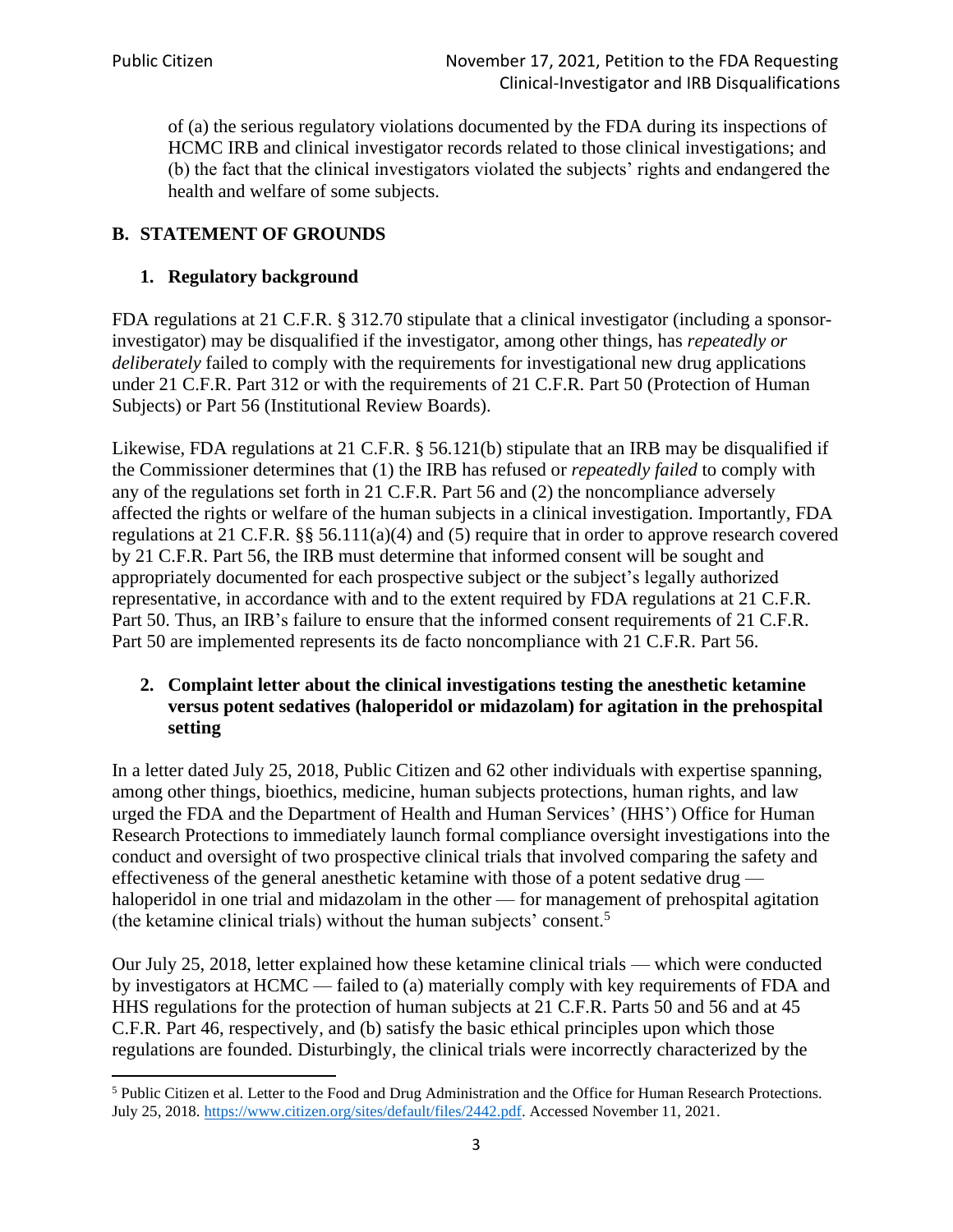investigators and the HCMC IRB as involving no more than minimal risk to the subjects, and, based on that determination, the IRB waived the informed consent requirements under HHS regulations at 45 C.F.R. § 46.116(d), when in fact these experiments clearly involved researchstipulated interventions that far exceeded the minimal risk threshold, and such a waiver provision was not included in the FDA's human subject protection regulations at the time the trials were reviewed and approved by the IRB.

## **3. FDA's inspection of the HCMC IRB**

Presumably prompted by our July 25, 2018, complaint letter, the FDA conducted an inspection of the HCMC IRB on August 7-23, 2018. According to the 483-Form issued for that inspection,<sup>6</sup> the FDA inspectors reviewed IRB records for at least four clinical trials, including the following:

- IRB#14-3841; study title: "Ketamine vs. Haloperidol for Severe Agitation in the Prehospital Setting;" approval date: 7/10/2014; review type: "Expedited;" study status: Closed 7/1/2016
- IRB#17-4306; study title: "Ketamine versus Midazolam for Prehospital Agitation;" approval date: 5/11/2017; review type: "Expedited;" study status: Paused 6/25/2018
- IRB#17-4345; study title: "Prospective Observational Investigation of Olanzapine versus Haloperidol versus Ziprasidone versus Midazolam for the Treatment of Acute Undifferentiated Agitation in the Emergency Department;" approval date: 5/22/2017; review type: "Expedited;" study status: Closed 5/1/2018
- A fourth listed trial with the IRB# and title redacted but which we presume, based on the FDA's May 6, 2021, warning letter to Dr. Klein,<sup>7</sup> was the following: IRB#18-4521; title: "Prospective Observational Investigation of Olanzapine versus Midazolam for the Treatment of Acute Undifferentiated Agitation in the Emergency Department;" approval date: 5/29/2018; review type: "Expedited:" study status: Paused 7/16/2018

The observations described in the 483-Form for the HCMC IRB inspection confirmed our earlier contention that there were unacceptable regulatory and ethical lapses in the oversight and conduct of the two ketamine clinical trials referenced in our July 25 letter, as well as at least two other clinical trials reviewed and approved by the HCMC IRB. In particular, the FDA inspectors made the following observations about the four above-referenced clinical investigations:

(1) The HCMC IRB approved the conduct of research but did not determine that informed consent would be sought from each prospective subject or the subject's legally authorized representative to the extent required by FDA human subjects protection regulations at 21 C.F.R. Part 50. Specifically, the IRB approved studies for waiver of informed consent under HHS human subjects protection regulations at 45 C.F.R. § 46.116 without

<sup>6</sup> Food and Drug Administration. Form FDA 483, Inspectional Observations for the inspection of the Human Subjects Research Committee/institutional review board at Hennepin County Medical Center/Hennepin Healthcare System, Inc. on August 7-23, 2018[. https://www.citizen.org/wp-content/uploads/MIN-DO-Hennepin-Healthcare-](https://www.citizen.org/wp-content/uploads/MIN-DO-Hennepin-Healthcare-System-INc.-Minneapolis-MN-FD-483-8-23-2018_LESS-Redacted.pdf)[System-INc.-Minneapolis-MN-FD-483-8-23-2018\\_LESS-Redacted.pdf.](https://www.citizen.org/wp-content/uploads/MIN-DO-Hennepin-Healthcare-System-INc.-Minneapolis-MN-FD-483-8-23-2018_LESS-Redacted.pdf) Accessed November 11, 2021.

 $\sqrt{7}$  Food and Drug Administration. Warning letter to Lauren R. Klein, M.D., M.S. May 6, 2021. [https://www.fda.gov/inspections-compliance-enforcement-and-criminal-investigations/warning-letters/lauren-r](https://www.fda.gov/inspections-compliance-enforcement-and-criminal-investigations/warning-letters/lauren-r-klein-md-ms-605544-05062021)[klein-md-ms-605544-05062021.](https://www.fda.gov/inspections-compliance-enforcement-and-criminal-investigations/warning-letters/lauren-r-klein-md-ms-605544-05062021) Accessed November 11, 2021.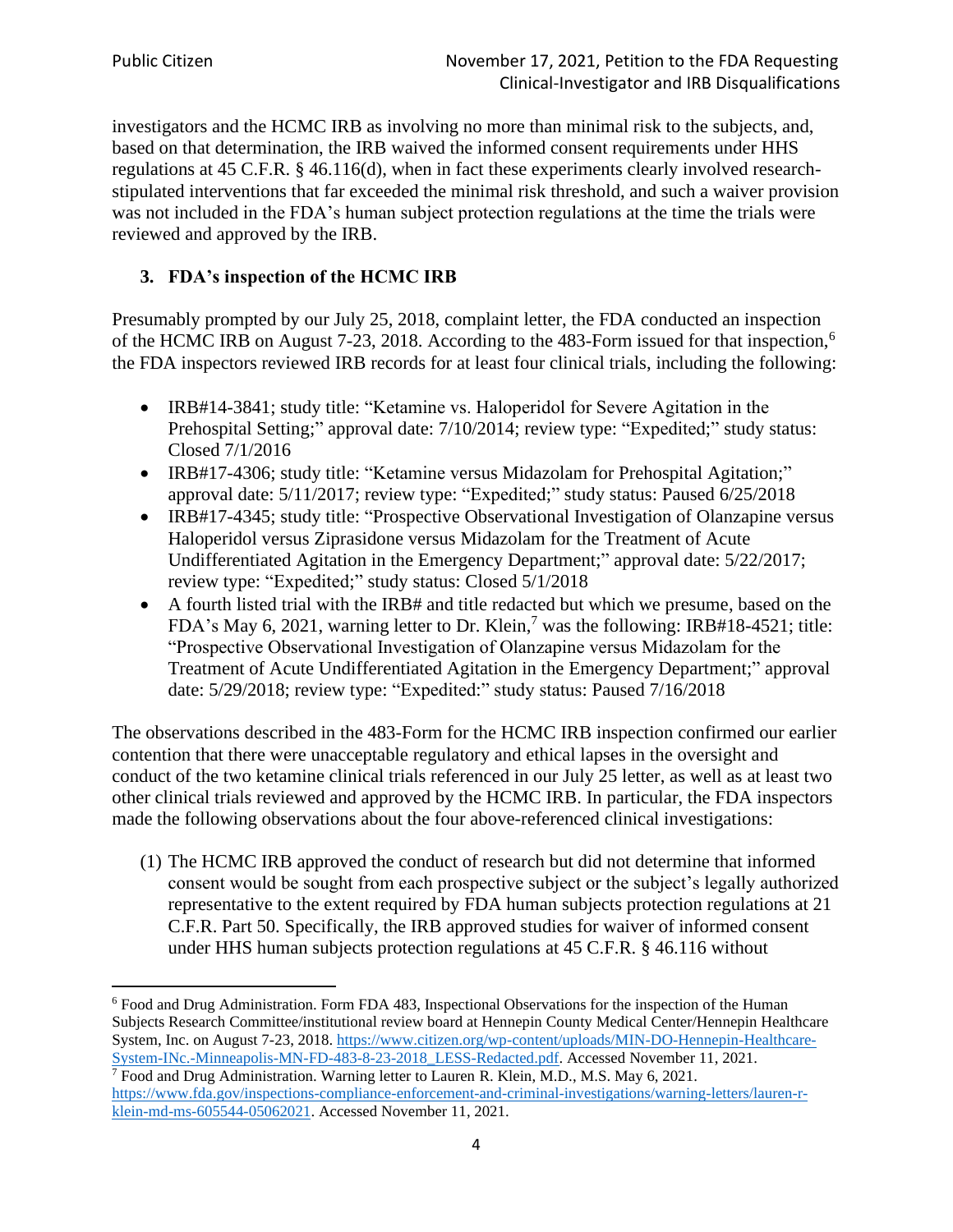determining the informed-consent requirements of FDA regulations at 21 C.F.R. Part 50, and these studies did not appear to meet the criteria for the exception from the general informed-consent requirements under FDA regulations at 21 C.F.R. § 50.23 or the exception from informed-consent requirements for emergency research under FDA regulations at 21 C.F.R. § 50.24.

(2) The IRB approved the conduct of research in situations where some or all of the subjects were likely to be vulnerable to coercion or undue influence, but it did not determine that additional safeguards had been included in the study to protect the rights and welfare of those subjects, as required by FDA regulations at 21 C.F.R. § 56.111(b). Specifically, the IRB has approved studies that are identified as including a Vulnerable Subjects category (i.e., "impaired ability to give informed consent") without evidence of determining that additional safeguards had been included in the study to protect the rights and welfare of those subjects.

The 483-Form for the HCMC IRB inspection also revealed that these four high-risk clinical trials involving highly vulnerable subjects had been inappropriately reviewed and approved by the IRB under an expedited review procedure, which under FDA regulations at 21 C.F.R. § 56.110 is permitted only for certain categories of research that involve no more than minimal risk. As you are aware, under an expedited review procedure, only the IRB chairperson (or one or more members designated by the chairperson) reviews and approves the research. Such a hasty and limited review procedure likely contributed to the inadequate review of the four high-risk trials.

Thus, the observations cited in the 483-Form for the HCMC IRB inspection clearly establish that over the nearly four-year period from July 2014 to May 2018, the HCMC IRB repeatedly failed to comply with the agency's regulations at 21 C.F.R. Part 50 and Part 56. Moreover, as explained below in the discussion of the FDA warning letters sent to Dr. Cole and Dr. Klein, each case of noncompliance by the HCMC IRB adversely affected the rights and welfare of vulnerable human subjects unwittingly enrolled in the clinical investigations conducted by these clinical investigators in violation of the FDA's IND requirements.

## **4. The FDA's warning letter to Dr. Jon B. Cole**

On April 10-26, 2019, the FDA conducted an inspection of Dr. Cole's sponsor-investigator records for two clinical investigations. Objectionable conditions observed during the inspection were described in the 483-Form presented to Dr. Cole at the conclusion of the inspection<sup>8</sup> and in the FDA's subsequent May 5, 2021, warning letter to him.<sup>9</sup> This warning letter referenced the following two clinical investigations as being reviewed during the inspection:

<sup>8</sup> Food and Drug Administration. Form FDA 483, Inspectional Observations for the inspection of Jon B. Cole, M.D., Sponsor-Investigator, at Hennepin County Medical Center/Hennepin Healthcare System, Inc. on April 10-26, 2019. [https://www.citizen.org/wp-content/uploads/FDA-Inspection-Jon-Coles-Clinical-Trials\\_April-2019.pdf.](https://www.citizen.org/wp-content/uploads/FDA-Inspection-Jon-Coles-Clinical-Trials_April-2019.pdf) Accessed November 11, 2021.

<sup>9</sup> Food and Drug Administration. Warning letter to Jon B. Cole, M.D. May 5, 2021. [https://www.fda.gov/inspections-compliance-enforcement-and-criminal-investigations/warning-letters/jon-b-cole](https://www.fda.gov/inspections-compliance-enforcement-and-criminal-investigations/warning-letters/jon-b-cole-md-611902-05052021)[md-611902-05052021.](https://www.fda.gov/inspections-compliance-enforcement-and-criminal-investigations/warning-letters/jon-b-cole-md-611902-05052021) Accessed November 11, 2021.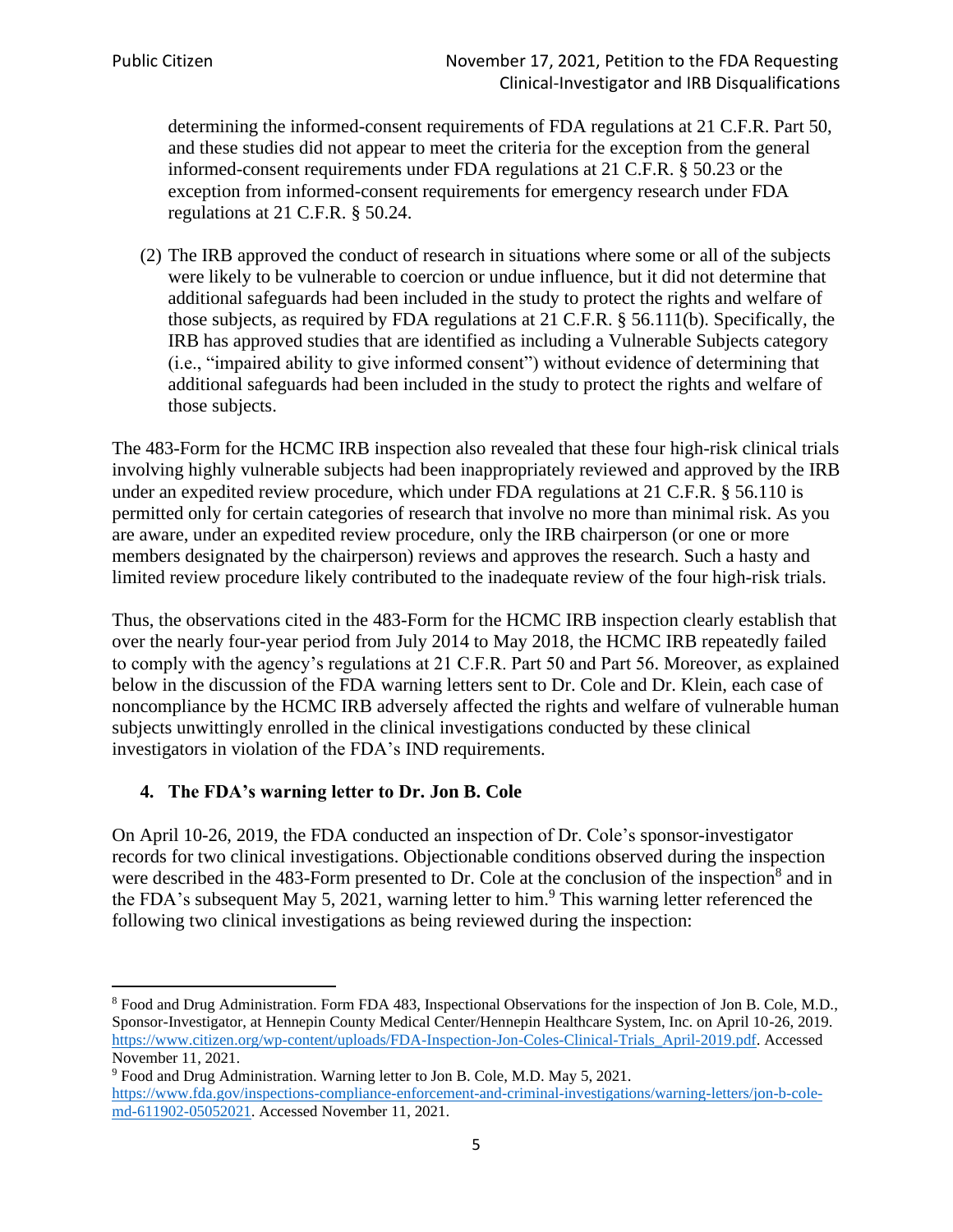- Protocol HSR 14-3841, "Ketamine vs. Haloperidol (Haldol) for Severe Agitation in the Pre-hospital Setting," of the investigational drugs ketamine and haloperidol
- Protocol HSR 17-4306, "Ketamine vs. Midazolam (Versed) for Severe Agitation in the Pre-hospital Setting," of the investigational drugs ketamine and midazolam

Both trials correspond to the two ketamine clinical trials referenced in our July 25, 2018, complaint letter to the  $FDA^{10}$  and to the trials designated as  $IRB#14-3841$  and  $IRB#17-4306$  in the 483-Form for the August 2018 inspection of the HCMC IRB.<sup>11</sup>

The warning letter to Dr. Cole stated that "it appears that you did not adhere to the applicable statutory requirements and FDA regulations governing the conduct of clinical investigations and the protection of human subjects."<sup>12</sup> The warning letter proceeded to emphasize the following serious violation applicable to the conduct of both trials:

## **Failure to submit INDs for the conduct of clinical investigations with investigational new drugs subject to 21 CFR 312.2(a) [21 CFR 312.20 and 312.40(a)].** [Emphasis in original]

FDA regulations require a sponsor to submit, and to have in effect, an investigational new drug application (IND) before initiating a clinical investigation of a drug subject to 21 CFR 312.2(a) in human subjects, unless the clinical investigation qualifies for an exemption (see 21 CFR 312.20 and 312.40(a)). You failed to comply with these requirements. Specifically, you initiated and conducted the following clinical investigations of investigational drug products subject to section 505 of the Federal Food, Drug, and Cosmetic Act without submitting and having in effect an IND

- The clinical investigation of the investigational drugs ketamine and haloperidol, conducted under Protocol HSR 14-3841
- The clinical investigation of the investigational drugs ketamine and midazolam, conducted under Protocol HSR 17-4306<sup>13</sup>

The warning letter further provided a detailed refutation of Dr. Cole's written response to the 483-Form for his sponsor-investigator inspection in which he argued that the investigational drugs administered in these clinical investigations were not research interventions and, in the alternative, that even if these trials were clinical investigations subject to FDA jurisdiction, they

[https://www.fda.gov/inspections-compliance-enforcement-and-criminal-investigations/warning-letters/jon-b-cole](https://www.fda.gov/inspections-compliance-enforcement-and-criminal-investigations/warning-letters/jon-b-cole-md-611902-05052021)[md-611902-05052021.](https://www.fda.gov/inspections-compliance-enforcement-and-criminal-investigations/warning-letters/jon-b-cole-md-611902-05052021) Accessed November 11, 2021.

<sup>&</sup>lt;sup>10</sup> Public Citizen et al. Letter to the Food and Drug Administration and the Office for Human Research Protections. July 25, 2018. [https://www.citizen.org/sites/default/files/2442.pdf.](https://www.citizen.org/sites/default/files/2442.pdf) Accessed November 11, 2021.

<sup>&</sup>lt;sup>11</sup> Food and Drug Administration. Form FDA 483, Inspectional Observations for the inspection of the Human Subjects Research Committee/institutional review board at Hennepin County Medical Center/Hennepin Healthcare System, Inc. on August 7-23, 2018[. https://www.citizen.org/wp-content/uploads/MIN-DO-Hennepin-Healthcare-](https://www.citizen.org/wp-content/uploads/MIN-DO-Hennepin-Healthcare-System-INc.-Minneapolis-MN-FD-483-8-23-2018_LESS-Redacted.pdf)[System-INc.-Minneapolis-MN-FD-483-8-23-2018\\_LESS-Redacted.pdf.](https://www.citizen.org/wp-content/uploads/MIN-DO-Hennepin-Healthcare-System-INc.-Minneapolis-MN-FD-483-8-23-2018_LESS-Redacted.pdf) Accessed November 11, 2021.  $12$  Food and Drug Administration. Warning letter to Jon B. Cole, M.D. May 5, 2021.

<sup>13</sup> *Ibid*.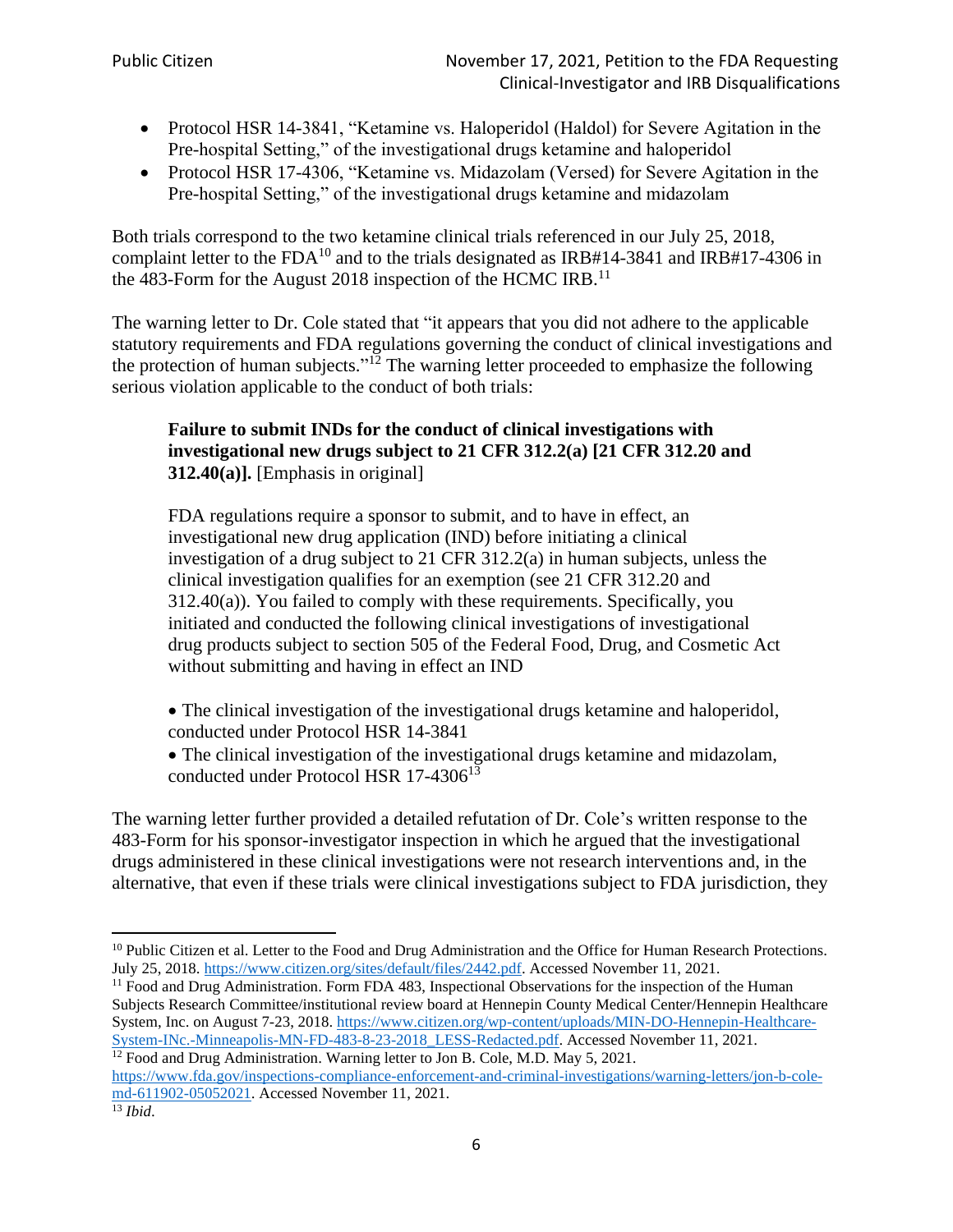met the criteria at 21 C.F.R. § 312.2(b)(1) for exemption from the requirements of 21 C.F.R. Part 312.

Regarding Dr. Cole's first argument, the FDA stated the following, in part, in its warning letter:

For purposes of 21 CFR part 312, a clinical investigation is defined as "any experiment in which a drug is administered or dispensed to, or used involving, one or more human subjects. For the purposes of this part [312], an experiment is any use of a drug except for the use of a marketed drug in the course of medical practice" [21 CFR 312.3(b)].

The clinical investigations conducted under Protocols HSR 14-3841 and HSR 17- 4306 involved the administration of haloperidol and ketamine, and of ketamine and midazolam, respectively, to human subjects. **Based on the information collected on inspection, Protocols HSR 14-3841 and HSR 17-4306 were designed to study the safety and efficacy of these drug products for the treatment of severe agitation, and severe agitation and profound agitation, respectively, in the pre-hospital setting.**

**The use of these drug products was not "in the course of medical practice."**  FDA has long held that when an investigator limits his choices, his patients' choices, and the choices of the people working for him in the treatment of those patients, then he is conducting a clinical investigation. This is different from the practice of medicine, where the primary intent is to treat the individual patient.

Both protocols pre-specified the drug intervention to be administered to agitated subjects requiring chemical sedation during specified time periods. This was reinforced by removal of alternative treatment options from ambulances by your co-investigator, Dr. Jeffrey Ho, in his capacity as the Chief Medical Director for the Hennepin EMS [Emergency Medical System], and by consistent communication from Dr. Ho and from you, the sponsor-investigator, to EMT-Ps [Emergency Medical Technician-Paramedics] regarding the specific drugs and dosages that were to be administered during particular time periods. **As such, the clinical investigations limited the EMT-Ps' clinical judgment and limited the drug interventions that were available to the EMT-Ps for administration to each subject…**

Consequently, the investigations conducted under Protocols HSR 14-3841 and HSR 17-4306 were clinical investigations of the investigational drugs ketamine and haloperidol, and of the investigational drugs ketamine and midazolam, respectively. **Under 21 CFR 312.20 and 312.40, you were required to submit and to have in effect INDs before initiating these clinical investigations.**

Your statements that the drugs studied in Protocol HSR 14-3841 and Protocol HSR 17-4306 were not investigational drugs are not persuasive because they are inconsistent with the design and conduct of the clinical investigations. **The**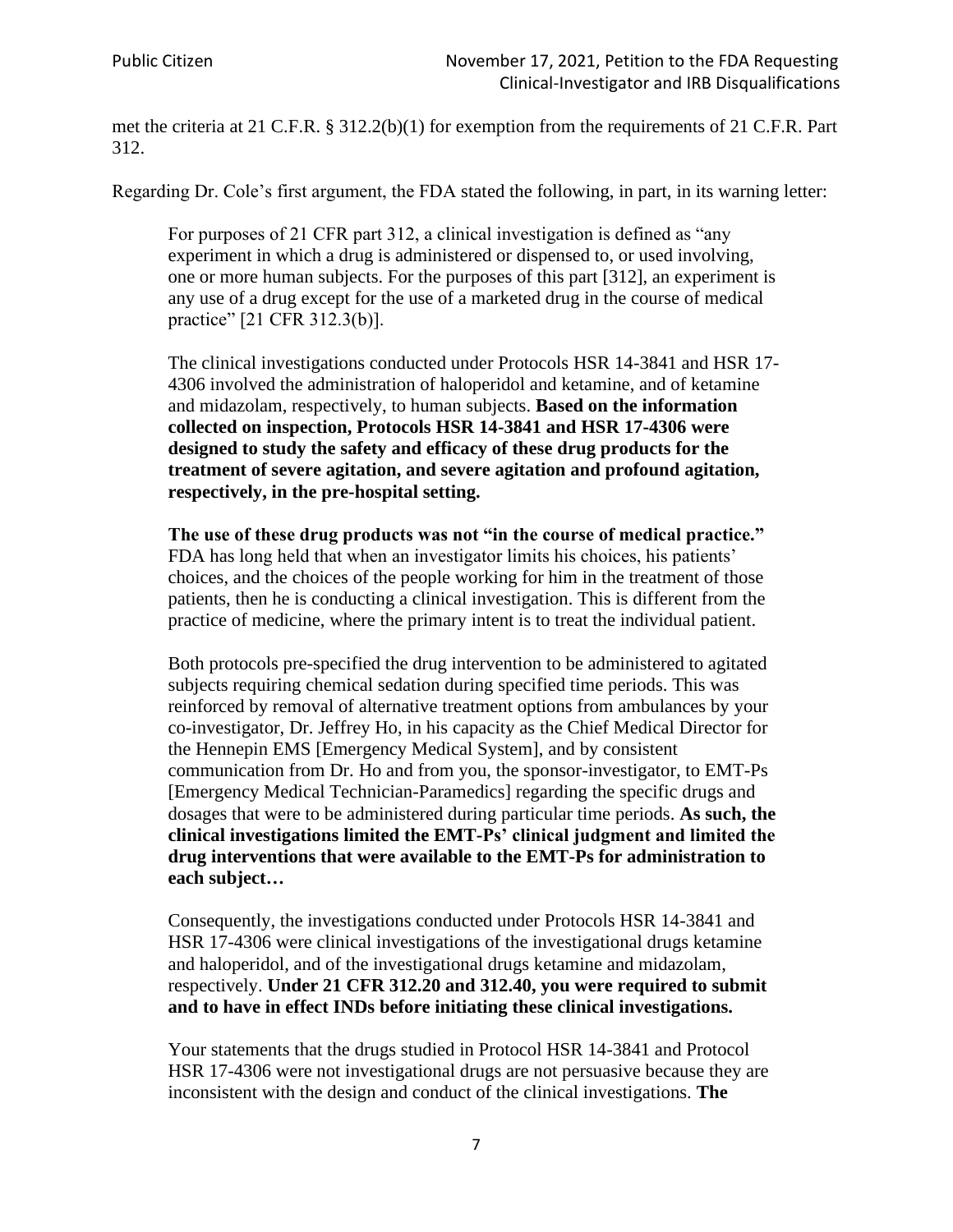**clinical investigations involved the prospective administration of specific drug products depending on the date of administration, the assessment and documentation of time to sedation, and the comparison of times to sedation among different drugs where the investigational drug was the independent variable of primary interest. Contrary to your assertions, both clinical trials required the EMT-Ps to administer a specific investigational drug to agitated subjects who were to be sedated chemically**. Whether a severely agitated subject in need of sedation received either ketamine or haloperidol while Protocol HSR 14-3841 was ongoing, or whether a severely or profoundly agitated subject in need of sedation received either ketamine or midazolam while Protocol 17- 4306 was ongoing, **depended not on the clinical judgment of the EMT-Ps but on the date the EMT-Ps encountered the subject**... Finally, the fact that the drugs individually can be part of standard of care does not render them noninterventions in the study setting, as was the case here, where the protocols prespecified the drug intervention that would be administered to agitated subjects requiring chemical sedation and limited both the EMT-Ps' clinical judgment and the interventions that were available to EMT-Ps for administration to each subject. $14$ 

[Emphasis added]

Regarding Dr. Cole's second argument, in the alternative, that his clinical investigations met the criteria at 21 C.F.R. § 312.2(b)(1) for exemption from the requirements of 21 C.F.R. Part 312, the FDA responded with the following, in part:

Your use of the investigational drugs (ketamine, haloperidol, and midazolam) in the clinical investigations conducted under Protocols HSR 14-3841 and HSR 17- 4306 did not qualify for the exemption at 21 CFR 312.2(b)(1). **For example, these investigations did not satisfy the third exemption criterion above, found at 21 CFR 312.2(b)(1)(iii). That is to say, the investigations significantly increased the risks (or decreased the acceptability of the risks) associated with the use of the drug products.**

Here, the clinical investigations conducted under Protocols HSR 14-3841 and HSR 17-4306 involved factors that significantly increased the risks (or decreased the acceptability of the risks) associated with the use of the drug products. First, Protocols HSR 14-3841 and HSR 17-4306 lacked an acceptable method for excluding pregnant women and pediatric patients, thus significantly increasing the risk with respect to those vulnerable study populations. Also, neither Protocol HSR 14-3841 nor Protocol HSR 17-4306 excluded subjects who were under the influence of intoxicants, in whom the use of ketamine is cautioned, nor did they provide precautions to better ensure the safety of these subjects. In addition, your protocols lacked specific measures to sufficiently guarantee the safety of study

<sup>14</sup> *Ibid*.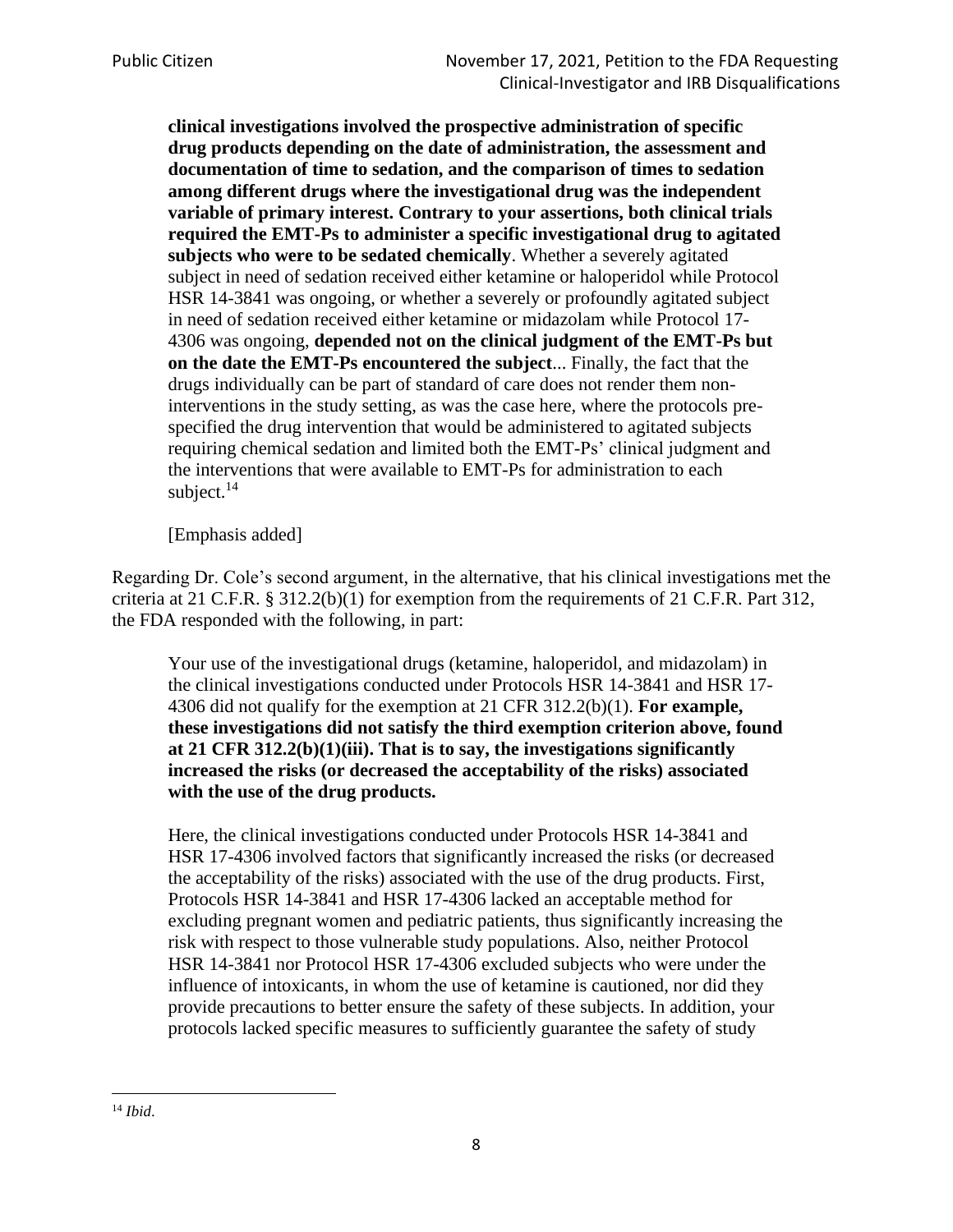participants in the pre-hospital setting. Therefore, these clinical investigations failed to meet the exemption criteria under 21 CFR 312.2(b)(1)(iii).<sup>15</sup>

[Emphasis added]

Particularly disturbing were the following revelations in the FDA's warning letter to Dr. Cole:

**We note that on May 15, 2014, you submitted IND 122826 for the investigational drugs ketamine and haloperidol in order to conduct a clinical trial that would have been substantially similar to the trial you sponsored and conducted under Protocol HSR 14-3841. You withdrew this IND following a June 10, 2014, teleconference with the Division of Psychiatry Products (DPP), during which DPP conveyed deficiencies with respect to your IND. These deficiencies were also shared with you in writing following the teleconference.** Among other things, DPP informed you that excluding "obviously gravid women" was not an acceptable or the standard method of exclusion of pregnant women in a trial. DPP also informed you that excluding subjects who "appear to be less than 18 years old" was not a reliable method to exclude pediatric patients, and that your protocol should include a reliable method to guarantee the exclusion of pediatric patients. In addition, DPP noted that ketamine labeling provides that caution should be used in the chronic alcoholic and the acutely alcohol-intoxicated patient, and that agitated patients in the prehospital setting run a high risk of being under the influence of various intoxicants. DPP recommended that you consider excluding from your study patients under the influence of various intoxicants. Finally, DPP noted ketamine labeling provides that ketamine should be used by or under the direction of physicians experienced in administering general anesthetics and in the maintenance of an airway and in the control of respiration, and that measures to guarantee the safety of study participants, including, for example, management of possible laryngospasm in a pre-hospital setting, should be clearly described in the protocol, given the ketamine safety profile.

**Instead of addressing these deficiencies, you proceeded with a substantially similar clinical investigation of the investigational drugs ketamine and haloperidol under Protocol HSR 14-3841, and a follow-up trial of investigational drugs ketamine and midazolam under Protocol HSR 17-4306, without submitting or having in effect an IND. Moreover, neither Protocol HSR 14-3841 nor HSR 17-4306 addressed the concerns that DPP communicated to you.** The studies conducted under Protocols HSR 14-3841 and HSR 17-4306 significantly increased the risks and/or decreased the acceptability of the risks to subjects associated with the use of the investigational drug products in several ways that DPP had specifically identified.

<sup>15</sup> *Ibid*.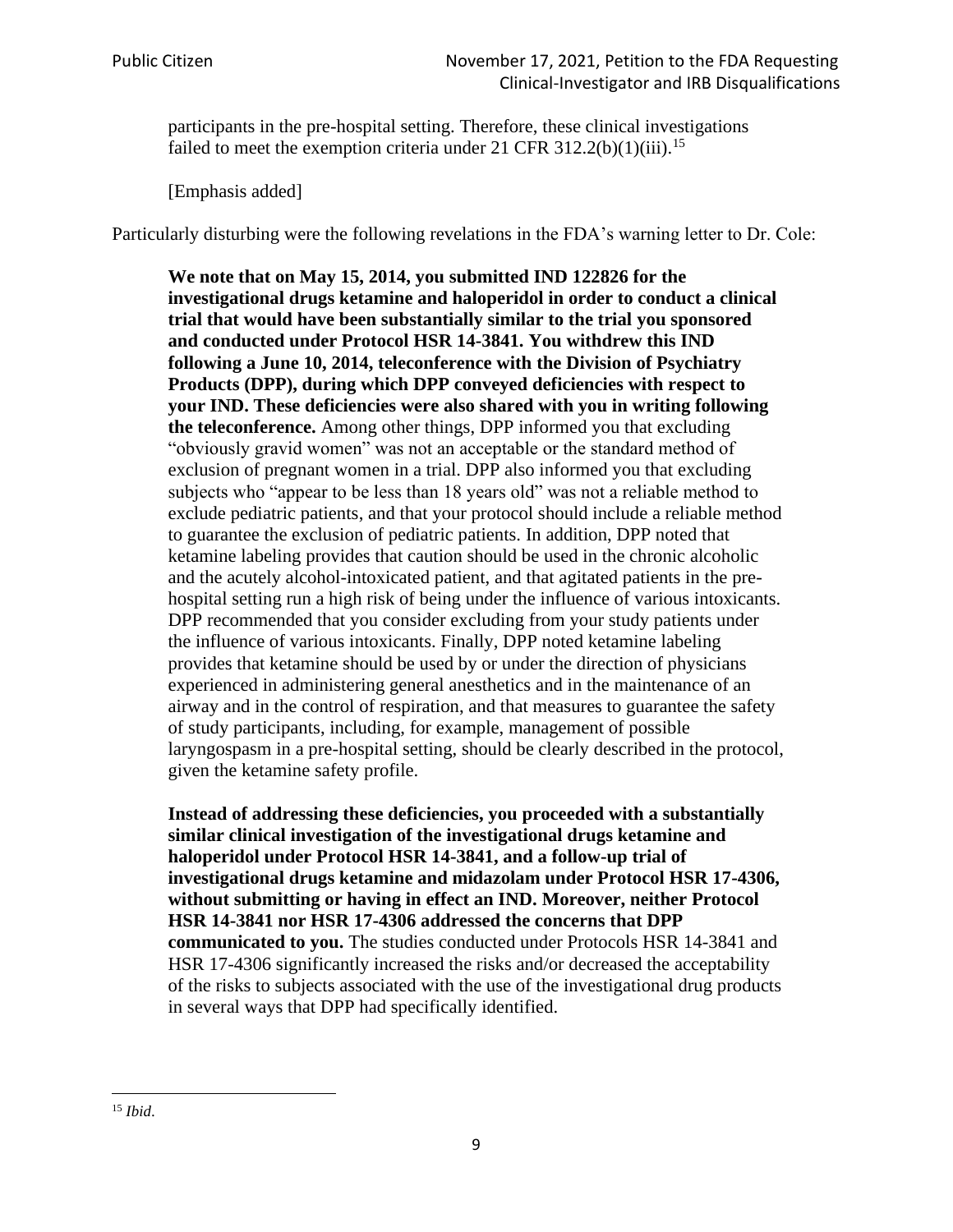**First, both protocols excluded "obviously gravid women, persons known to be less than 18 years old, and persons who obviously appear to be less than 18 years old." As DPP informed you, these are not acceptable, standard, or reliable methods for excluding pregnant women and children from clinical investigations**. As a result, one pregnant woman was enrolled in Protocol HSR 14-3841, and two children under the age of 18 were enrolled in Protocol HSR 17- 4306. **Administration of the investigational drugs to these subjects placed them at significantly increased risk of the adverse events associated with the investigational products and decreased the acceptability of those risks.**

Second, in both protocols you specifically noted that agitated patients who require sedation in the EMS setting "are frequently under the influence of drugs and/or ethanol." Despite these acknowledgments, the precaution included in the ketamine labeling, and DPP's concerns, **you did not exclude subjects under the influence of intoxicants from either study, nor did you include any precautions for subjects under the influence of such intoxicants in your protocols.** According to the published results for Protocol HSR 14-3841, the presenting Emergency Department median breath alcohol levels were 120 mg/dL in the ketamine group ( $n=23$ ) and 160 mg/dL in the haloperidol group ( $n=70$ ). Median serum alcohol levels were 220 mg/dL in the ketamine group  $(n=27)$ . According to the published results of a urine drug screen performed on 37 of the 146 subjects enrolled in Protocol HSR 14-3841, four subjects tested positive for benzodiazepines and four subjects tested positive for opioids, specifically fentanyl, hydrocodone, and oxycodone. According to the published interim analysis of Protocol HSR 17-4306, the etiology of agitation was alcohol in 203 study subjects then enrolled (69%), with a median alcohol concentration of 220 mg/dL. The etiology of agitation was suspected drug intoxication in 133 study subjects then enrolled (38%). **Your failure to exclude, and the lack of any precautions for, subjects under the influence of various intoxicants significantly increased the risks and/or decreased the acceptability of the risks associated with the investigational drugs.**

Third, despite DPP's cautioning that ketamine should be used by or under the direction of physicians experienced in the maintenance of an airway and in the control of respiration, and that measures to guarantee the safety of study participants, including the management of possible laryngospasm in the prehospital setting, should be clearly described in the protocol, **you conducted both studies in the pre-hospital setting and did not put in place any specific measures to protect study participants.** According to the published results of Protocol HSR 14-3841, the intubation rate was significantly higher in the ketamine group, with 39% of subjects (25 out of 64) who received ketamine being intubated vs. 4% of subjects (3 out of 82) who received haloperidol being intubated. According to the published interim results of Protocol HSR 17-4306, 31% of subjects (20 out of 65) receiving ketamine 5 mg/kg were intubated, and 22% of subjects (31 out of 138) receiving ketamine 3 mg/kg were intubated. **The failure to take any specific safety precautions for the administration of**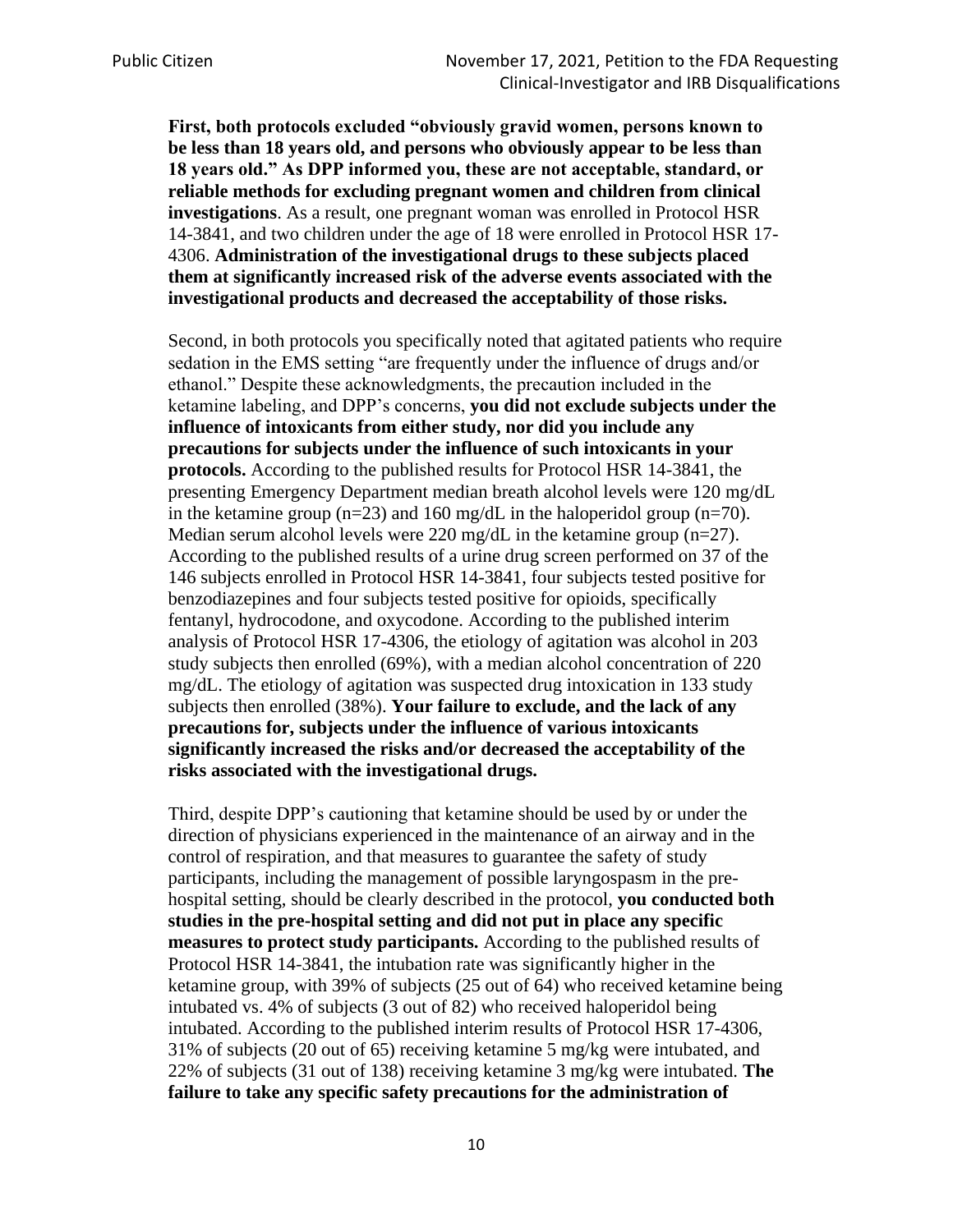## **ketamine in the pre-hospital setting when conducting clinical investigations significantly increased the risks associated with the use of this product.** <sup>16</sup>

[Emphasis added]

The 483-Form presented to Dr. Cole also observed that, among other things, human subjects were enrolled in the ketamine trials without the clinical investigators obtaining the legally effective informed consent of the subjects (or from their legally authorized representatives) and that neither trial appeared to meet the criteria for the exception from the general informedconsent requirements under FDA regulations at 21 C.F.R. § 50.23 or the exception from informed-consent requirements for emergency research under FDA regulations at 21 C.F.R. §  $50.24$ .<sup>17</sup> (We also note that even if the ketamine trials had met the requirements for these exceptions from FDA informed consent requirements, the requirements for these exceptions were not satisfied by the clinical investigators or the HCMC IRB.) These findings represented appalling violations of the subjects' autonomy and FDA human subjects protection regulations.

## **5. The FDA's warning letter to Dr. Lauren R. Klein**

On April 9-23, 2019, the FDA conducted an inspection of Dr. Klein's sponsor-investigator records for two clinical investigations. Objectionable conditions observed during the inspection were described in the 483-Form presented to Dr. Klein at the conclusion of the inspection<sup>18</sup> and in the FDA's subsequent May 6, 2021, warning letter to her.<sup>19</sup> This warning letter referenced the following two clinical investigations as being reviewed during the inspection:

- Protocol HSR 17-4345, "Prospective Observational Investigation of Olanzapine versus Haloperidol versus Ziprasidone versus Midazolam for the Treatment of Acute Undifferentiated Agitation in the Emergency Department," of the investigational drugs olanzapine, haloperidol, ziprasidone, and midazolam
- Protocol HSR 18-4521, "Prospective Observational Investigation of Olanzapine versus Midazolam for the Treatment of Acute Undifferentiated Agitation in the Emergency Department," of the investigational drugs olanzapine and midazolam

The first clinical trial corresponds to the one designated as IRB#17-4345 in the 483-Form for the August 2018 inspection of the HCMC IRB, and we presume that the second trial corresponds to

<sup>16</sup> *Ibid*.

<sup>&</sup>lt;sup>17</sup> Food and Drug Administration. Form FDA 483, Inspectional Observations for the inspection of Jon B. Cole, M.D., Sponsor-Investigator, at Hennepin County Medical Center/Hennepin Healthcare System, Inc. on April 10-26, 2019. [https://www.citizen.org/wp-content/uploads/FDA-Inspection-Jon-Coles-Clinical-Trials\\_April-2019.pdf.](https://www.citizen.org/wp-content/uploads/FDA-Inspection-Jon-Coles-Clinical-Trials_April-2019.pdf) Accessed November 11, 2021.

<sup>&</sup>lt;sup>18</sup> Food and Drug Administration. Form FDA 483, Inspectional Observations for the inspection of Lauren R. Klein, M.D., Sponsor-Investigator, at Hennepin County Medical Center/Hennepin Healthcare System, Inc. on April 9-23, 2019. [https://www.citizen.org/wp-content/uploads/FDA-Inspection-Lauren-Kleins-Clinical-Trials\\_April-2019.pdf.](https://www.citizen.org/wp-content/uploads/FDA-Inspection-Lauren-Kleins-Clinical-Trials_April-2019.pdf) Accessed November 11, 2021.

<sup>&</sup>lt;sup>19</sup> Food and Drug Administration. Warning letter to Lauren R. Klein, M.D., M.S. May 6, 2021. [https://www.fda.gov/inspections-compliance-enforcement-and-criminal-investigations/warning-letters/lauren-r](https://www.fda.gov/inspections-compliance-enforcement-and-criminal-investigations/warning-letters/lauren-r-klein-md-ms-605544-05062021)[klein-md-ms-605544-05062021.](https://www.fda.gov/inspections-compliance-enforcement-and-criminal-investigations/warning-letters/lauren-r-klein-md-ms-605544-05062021) Accessed November 11, 2021.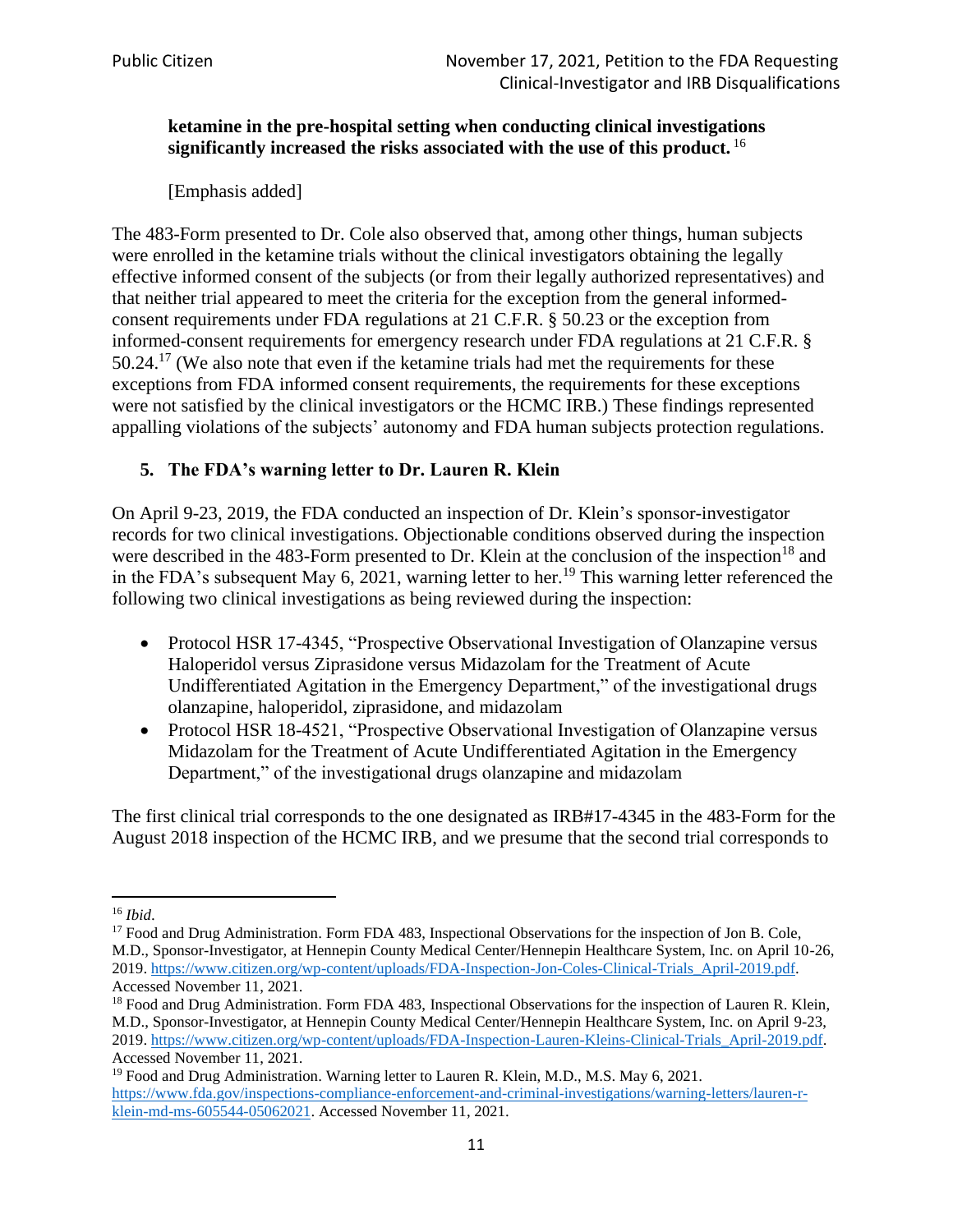the fourth study listed under "OBSERVATION 1" in the same 483-Form that had an approval date of 5/29/2018.

The warning letter to Dr. Klein stated that "it appears that you did not adhere to the applicable statutory requirements and FDA regulations governing the conduct of clinical investigations and the protection of human subjects."<sup>20</sup> The warning letter proceeded to emphasize the following serious violation applicable to the conduct of both trials:

#### **Failure to submit INDs for the conduct of clinical investigations with investigational new drugs subject to 21 CFR 312.2(a) [21 CFR 312.20 and 312.40(a)].** [Emphasis in original]

FDA regulations require a sponsor to submit, and to have in effect, an investigational new drug application (IND) before initiating a clinical investigation of a drug subject to 21 CFR 312.2(a) in human subjects, unless the clinical investigation qualifies for an exemption (see 21 CFR 312.20 and 312.40(a)). You failed to comply with these requirements. Specifically, you initiated and conducted the following clinical investigations of investigational drug products subject to section 505 of the Federal Food, Drug, and Cosmetic Act without submitting and having in effect an IND:

• The clinical investigation of the investigational drugs olanzapine, haloperidol, ziprasidone, and midazolam, conducted under Protocol HSR 17-4345

• The clinical investigation of the investigational drugs olanzapine and midazolam, conducted under Protocol HSR 18-4521<sup>21</sup>

The warning letter further provided a detailed rebuttal of Dr. Klein's written response to the 483- Form for her sponsor-investigator inspection in which, like Dr. Cole, she argued that the investigational drugs administered in these clinical investigations were not research interventions and, in the alternative, that even if these trials were clinical investigations subject to FDA jurisdiction, they met the criteria at 21 C.F.R. § 312.2(b)(1) for exemption from the requirements of 21 C.F.R. Part 312. The FDA soundly rejected Dr. Klein's arguments with detailed statements that were essentially identical to those used in the agency's warning letter to Dr. Cole.<sup>22</sup>

Astonishingly, the FDA warning letter to Dr. Klein, like the one to Dr. Cole, also included the troubling revelation that she too had submitted an IND to the FDA for a clinical investigation that was substantially similar to the clinical trials cited in her warning letter and conducted without INDs being in effect. In particular, the FDA stated the following:

**We note that on February 16, 2017, you submitted IND 134378 for the investigational drugs olanzapine, haloperidol, ziprasidone, and midazolam in order to conduct a clinical trial that would have been substantially similar to** 

<sup>20</sup> *Ibid*.

<sup>21</sup> *Ibid*.

<sup>22</sup> *Ibid*.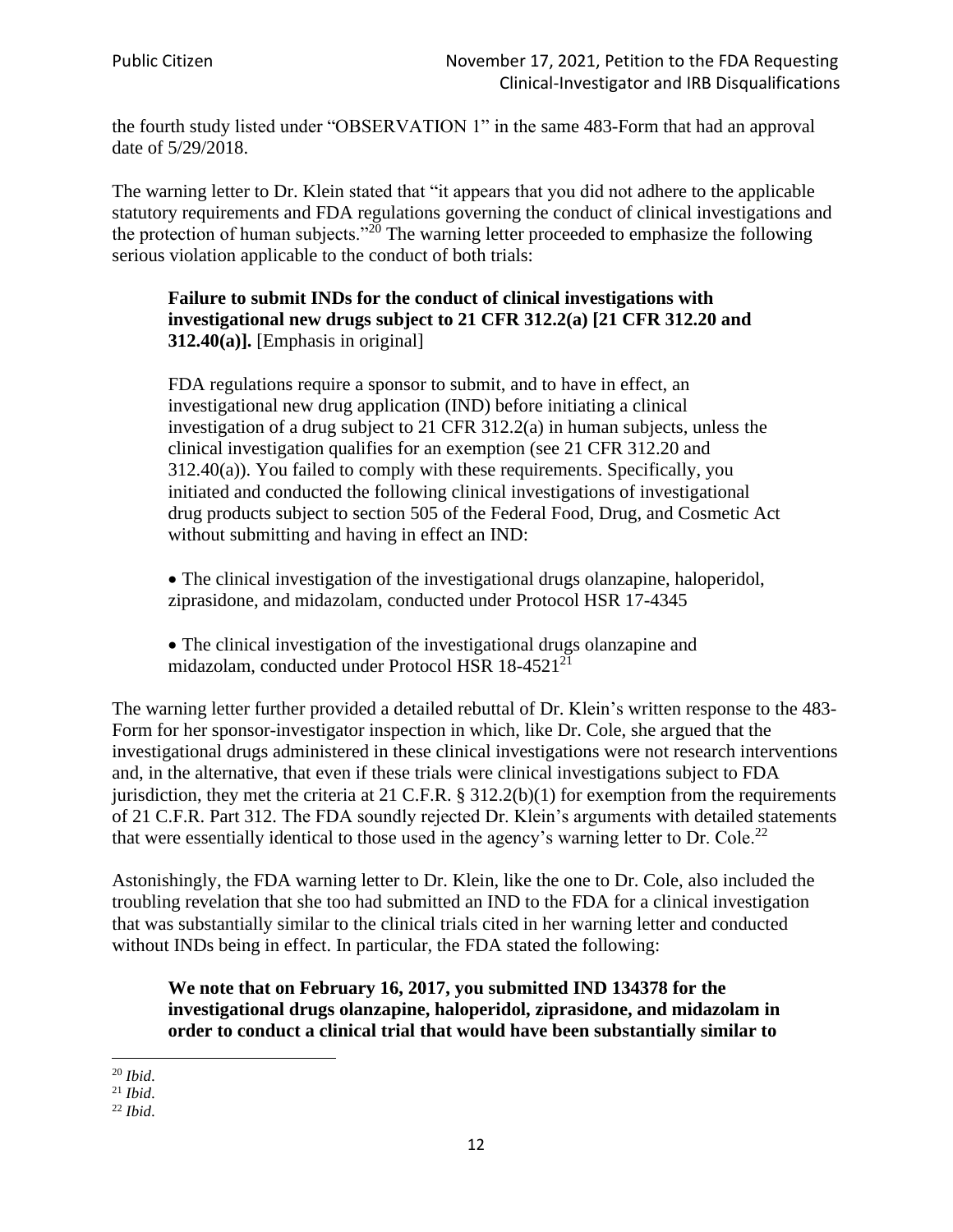**the trial you sponsored and conducted under Protocol HSR 17-4345. In a March 24, 2017, teleconference with you, the Division of Psychiatry Products (DPP) placed IND 134378 on Full Clinical Hold.** In addition, DPP issued you a letter dated April 7, 2017, that explained the basis for the hold and detailed recommendations to address the deficiencies with the IND. Among other things, **DPP's letter specifically recommended that subjects with organ (liver or kidney) dysfunction and subjects taking medications with a known interaction with the study drugs be excluded from the study, based on risks of subject safety due to the proposed investigational drugs.**

**Instead of addressing these deficiencies, you proceeded with a substantially similar clinical investigation of the investigational drugs olanzapine, haloperidol, ziprasidone, and midazolam under Protocol HSR 17-4345, and a follow-up trial of investigational drugs olanzapine and midazolam under Protocol HSR 18-4521, without submitting or having in effect an IND. Moreover, neither Protocol HSR 17-4345 nor HSR 18-4521 addressed the concerns DPP had communicated to you regarding the exclusion of these subjects from the study populations, based on the known risks of the investigational drugs.**

Because the administration of the investigational drugs (olanzapine, haloperidol, ziprasidone, and midazolam) in these clinical investigations significantly increased the risks and/or decreased the acceptability of the risks associated with the use of these drug products, the exemption criterion at 21 CFR 312.2(b)(1)(iii) was not met, and you were required to submit and have in effect INDs before initiating these clinical investigations.

[Emphasis added]

The 483-Form presented to Dr. Klein also observed that, among other things, human subjects were enrolled in Protocols HSR 17-4345 and HSR 18-4521 without the clinical investigators obtaining the legally effective informed consent of the subjects (or from their legally authorized representatives) and that neither trial appeared to meet the criteria for the exception from the general informed-consent requirements under FDA regulations at 21 C.F.R. § 50.23 or the exception from informed consent requirements for emergency research under FDA regulations at 21 C.F.R. § 50.24.<sup>23</sup> (We also note that, like Dr. Cole's ketamine trials, even if Dr. Klein's trials had met the requirements for these exceptions from FDA informed-consent requirements, the requirements for these exceptions were not satisfied by the clinical investigators or the HCMC IRB.) These findings again represented unacceptable violations of the subjects' autonomy and FDA human subjects protection regulations.

<sup>&</sup>lt;sup>23</sup> Food and Drug Administration. Form FDA 483, Inspectional Observations for the inspection of Lauren R. Klein, M.D., Sponsor-Investigator, at Hennepin County Medical Center/Hennepin Healthcare System, Inc. on April 9-23, 2019. [https://www.citizen.org/wp-content/uploads/FDA-Inspection-Lauren-Kleins-Clinical-Trials\\_April-2019.pdf.](https://www.citizen.org/wp-content/uploads/FDA-Inspection-Lauren-Kleins-Clinical-Trials_April-2019.pdf) Accessed November 11, 2021.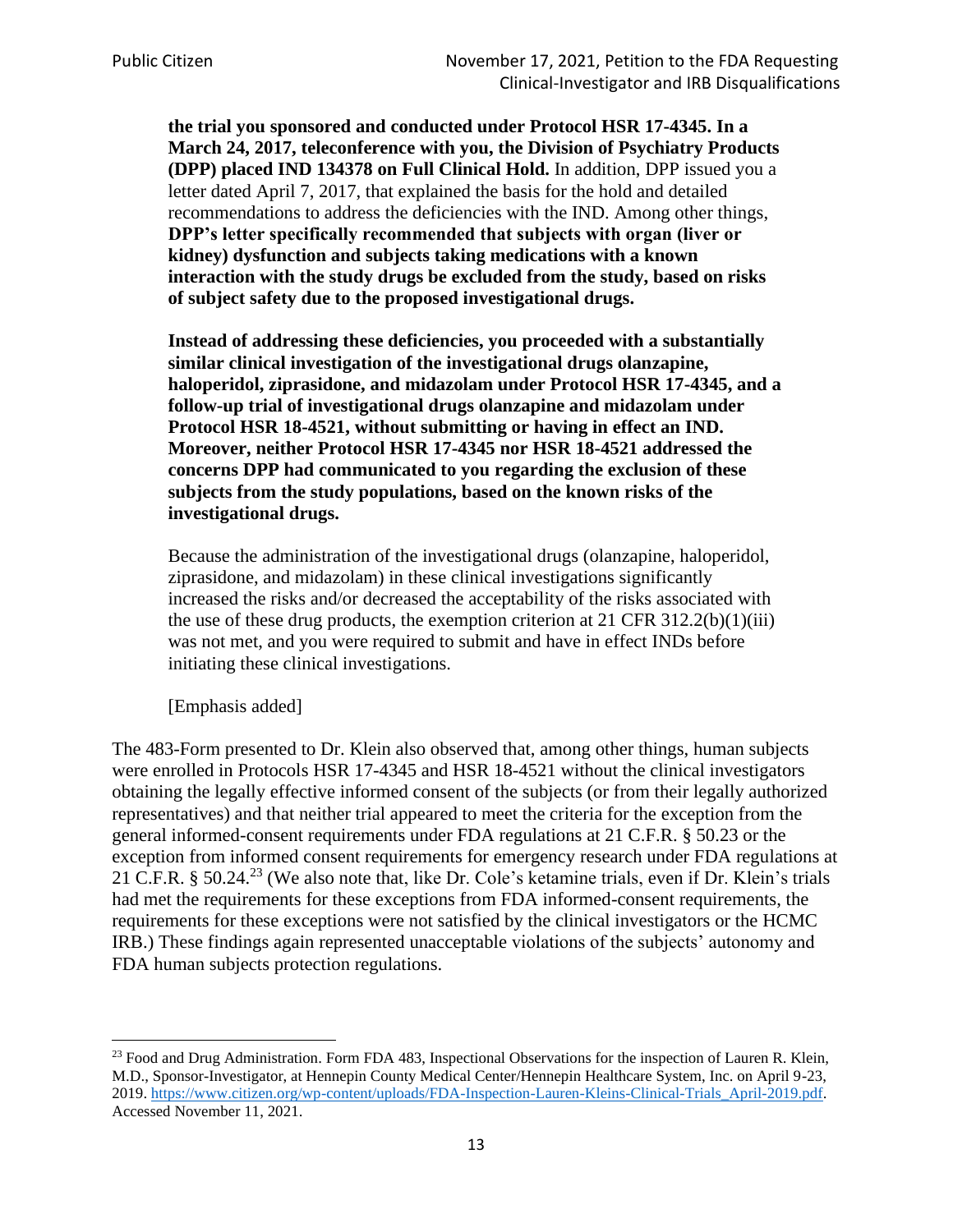#### **6. Summary and conclusions**

#### *Dr. Cole and Dr. Klein should be promptly disqualified as clinical investigators*

The circumstances described in the FDA's warning letters to Dr. Cole and Dr. Klein (and the related 483-Forms for the agency's 2019 inspections of their sponsor-investigator records) provided unequivocal, convincing evidence that they repeatedly and deliberately failed to comply with the requirements for INDs under 21 C.F.R. Part 312 and with the informed-consent requirements of 21 C.F.R. Part 50.

That Dr. Cole and Dr. Klein were repetitive violators of these IND and informed-consent requirements is obvious. Each was the principal clinical investigator and sponsor of two clinical investigations that were designed to study the safety and efficacy of investigational new drug products for the treatment of certain degrees of agitation in the prehospital (Dr. Cole) or hospital emergency department (Dr. Klein) setting. All four trials were conducted during the four-year period from July 2014 to July 2018 without an IND being submitted to the FDA and being in effect during the conduct of the trials and without complying with the informed-consent requirements of 21 C.F.R. Part 50. Dr. Cole also was a co-clinical investigator on Protocol HSR 17-4345, "Prospective Observational Investigation of Olanzapine versus Haloperidol versus Ziprasidone versus Midazolam for the Treatment of Acute Undifferentiated Agitation in the Emergency Department." The paper presenting the results of this trial, which published in 2018 in the *Annals of Emergency Medicine*, listed Dr. Klein as the first author and Dr. Cole as the last author.<sup>24</sup> The paper also reported that Dr. Cole was one of five individuals who "conceived the study." Thus, Dr. Cole was involved in the design or conduct of at least three of the noncompliant clinical investigations cited in the aforementioned FDA warning letters.

That Dr. Cole's and Dr. Klein's noncompliance was deliberate is evidenced by the sequence of events detailed in the FDA warning letters to them. Each of them — Dr. Cole in May 2014 and Dr. Klein in February 2017 — had submitted to the FDA INDs for investigational drugs in order to conduct clinical trials that were substantially similar to trials of the same investigational drugs that they subsequently conducted. However, the submitted INDs had been subsequently withdrawn (in the case of Dr. Cole) or placed on full clinical hold (in the case of Dr. Klein) because of serious deficiencies in the INDs identified by reviewers in the FDA's Division of Psychiatry Products. These IND deficiencies involved a lack of adequate provisions for excluding various subgroups of patients from the proposed IND clinical trials for whom the investigational drugs would have posed unacceptable risks of harm. FDA staff also had provided to Dr. Cole and Dr. Klein specific recommendations for addressing these deficiencies. Shockingly, both Dr. Cole and Dr. Klein then proceeded to repeatedly conduct substantially similar clinical investigations of the same investigational drugs without submitting or having in effect an IND and without addressing the FDA-identified deficiencies that posed unacceptable risk to some subjects. As a result, the clinical investigations conducted by Dr. Cole and Dr. Klein significantly increased the risks and/or decreased the acceptability of the risks associated with the use of the studied investigational drug products. It is therefore reasonable to conclude that Dr. Cole and Dr. Klein deliberately sought to circumvent the FDA's requirements for INDs

<sup>&</sup>lt;sup>24</sup> Klein LR, Driver BE, Miner JR, et al. Intramuscular midazolam, olanzapine, ziprasidone, or haloperidol for treating acute agitation in the emergency department. *Ann Emerg Med*. 2018;72(4):374-385.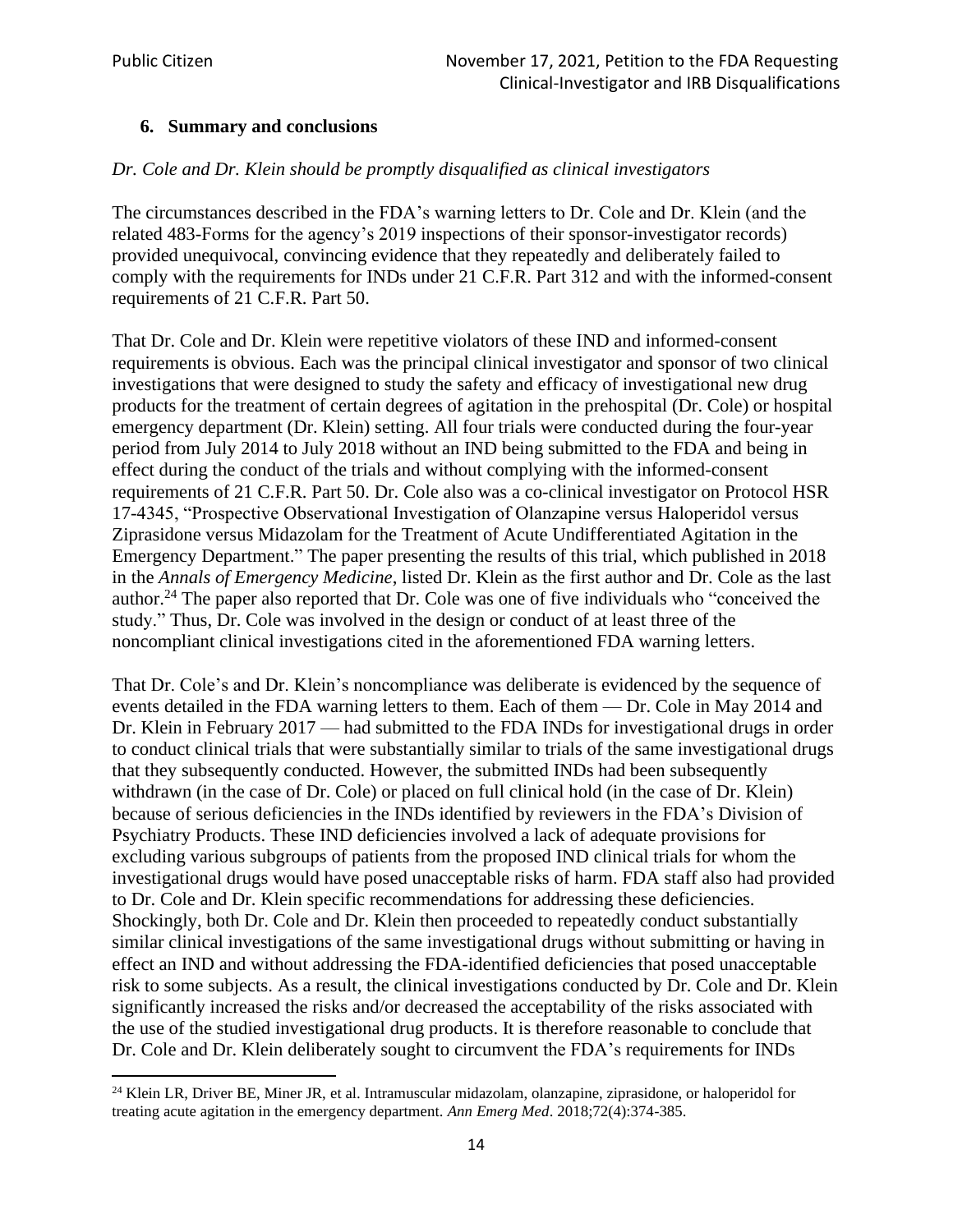under 21 C.F.R. Part 312, as well as the informed consent requirements of 21 C.F.R. Part 50, which apply to all clinical trials conducted under INDs.

In their June 4, 2021, correspondence responding to the FDA's warning letters, both Dr. Cole<sup>25</sup> and Dr. Klein<sup>26</sup> asserted that they did not intend to be out of compliance with or violate the FDA's IND requirements and that they mistakenly thought the uses of the drugs in their clinical trials were not research-related interventions and INDs therefore were not needed. They also described remedial actions that they had taken or planned to take, including the following: training on regulatory requirements for clinical trials and human subjects protections; engaging research mentors for their subsequent studies; and limiting the scope of their subsequent research activities.

These explanations and remedial actions are clearly insufficient and do not mitigate the need for the FDA to initiate clinical-investigator disqualification proceedings against them. First, their claims that they did not understand that INDs were needed for their clinical trials are not credible given their prior submissions of INDs to the FDA for substantially similar clinical trials. Second, although the remedial actions described by Dr. Cole and Dr. Klein are necessary steps, the egregious nature of their repeated noncompliance with the FDA's IND and human subjects protection regulations — which resulted in their violating the rights of more than 1,700 vulnerable human subjects and endangering the health and safety of many of these subjects demand the most serious enforcement action to hold them appropriately accountable and to deter similar serious noncompliance by other clinical investigators.

Thus, there is more than sufficient justification for the FDA to initiate clinical-investigator disqualification proceedings against Dr. Cole and Dr. Klein under FDA regulations at 21 C.F.R. § 312.70.

#### *Other clinical investigators should be disqualified*

Dr. Cole and Dr. Klein did not act alone in designing and conducting the clinical trials cited in the May 2021 FDA warning letters addressed to them. Multiple other HCMC staff participated in these trials, which appear to have been part of a coordinated research program evaluating numerous investigational drug products for management of agitated patients. The FDA should identify all other co-clinical investigators who designed or conducted these trials and ascertain whether they were aware of Dr. Cole's and Dr. Klein's INDs that were submitted to the FDA for substantially similar trials and the FDA-identified deficiencies in those INDs. The FDA should initiate clinical-investigator disqualification proceedings against any co-clinical investigators who were aware of these circumstances. Dr. Jeffrey Ho, the Chief Medical Director for the Hennepin EMS who was identified as a co-clinical investigator for the ketamine trials in the

<sup>&</sup>lt;sup>25</sup> Hennepin Healthcare. Letter to Sherry G. Bous, Pharm.D., Food and Drug Administration. June 4, 2021. [https://www.hennepinhealthcare.org/wp-content/uploads/2021/10/FDA-Warning-letter-and-Hennepin-Healthcare](https://www.hennepinhealthcare.org/wp-content/uploads/2021/10/FDA-Warning-letter-and-Hennepin-Healthcare-response-letter-Prehospital-May-June-2021.pdf)[response-letter-Prehospital-May-June-2021.pdf.](https://www.hennepinhealthcare.org/wp-content/uploads/2021/10/FDA-Warning-letter-and-Hennepin-Healthcare-response-letter-Prehospital-May-June-2021.pdf) Accessed November 11, 2021. See PDF pages 10-15. <sup>26</sup> Hennepin Healthcare. Letter to Sherry G. Bous, Pharm.D., Food and Drug Administration. June 4, 2021.

[https://www.hennepinhealthcare.org/wp-content/uploads/2021/10/FDA-Warning-Letter-and-Hennepin-Healthcare](https://www.hennepinhealthcare.org/wp-content/uploads/2021/10/FDA-Warning-Letter-and-Hennepin-Healthcare-response-letter-Hospital-MayJune-2021.pdf)[response-letter-Hospital-MayJune-2021.pdf.](https://www.hennepinhealthcare.org/wp-content/uploads/2021/10/FDA-Warning-Letter-and-Hennepin-Healthcare-response-letter-Hospital-MayJune-2021.pdf) Accessed November 11, 2021. See PDF pages 9 to 12.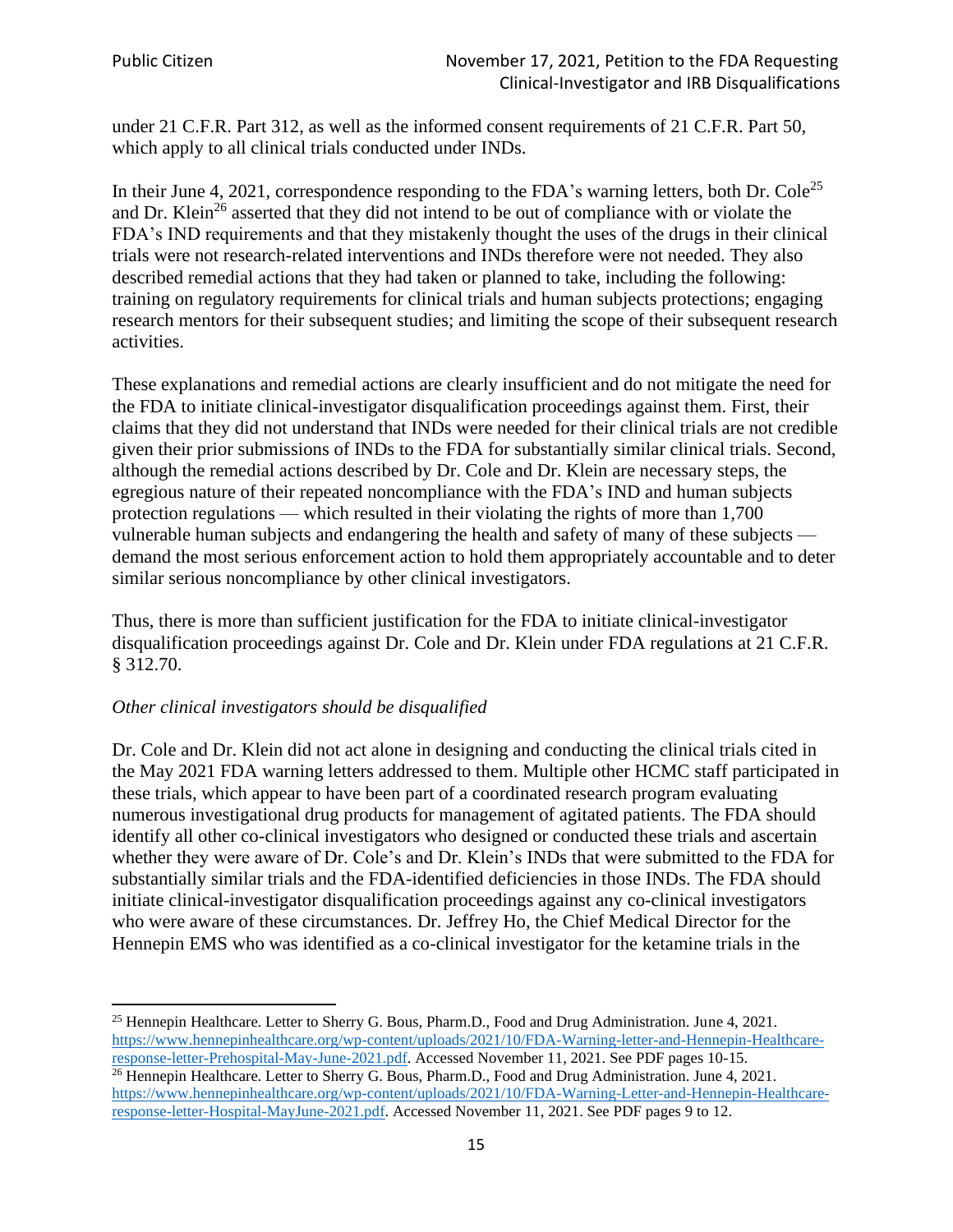FDA's warning letter to Dr. Cole,<sup>27</sup> is one key individual whom the FDA should carefully scrutinize for possible disqualification.

## *The HCMC IRB should be promptly disqualified*

A well-trained and properly functioning IRB would have recognized that each of the abovereferenced clinical investigations conducted by Dr. Cole and/or Dr. Klein involved more than minimal risk, required review at a convened meeting of the IRB, were not eligible for a waiver of informed consent under HHS regulations at 45 C.F.R. § 46.116(d), and could not be conducted without an appropriate exception from the FDA's informed consent requirements and submission of an IND to the agency.

As previously noted, the observations cited in the 483-Form for the HCMC IRB inspection clearly established that over the nearly four-year period from July 2014 to May 2018, the HCMC IRB repeatedly failed to comply with the agency's regulations at 21 C.F.R. Part 50 and Part 56. Moreover, as explained in the above discussion of the FDA warning letters sent to Dr. Cole and Dr. Klein, each case of noncompliance by the HCMC IRB adversely affected the rights and welfare of vulnerable human subjects unwittingly enrolled in the clinical investigations conducted by these clinical investigators in violation of the FDA's IND requirements.

In their June 4, 2021, correspondence responding to the FDA's warning letters, Dr. Cole<sup>28</sup> and Dr. Klein<sup>29</sup> also described steps that HCMC has taken or planned to undertake to strengthen its clinical research program and create a culture of compliance, including the following, among other things: implementing standardized protocol template for all investigator-initiated clinical trials; requiring institutional prereview of all IRB submissions that involve investigator-initiated clinical trials to assess whether an IND or investigational device exemption is needed; instituting mandatory training for all new research staff; and establishing a Public Research Advisory Board to improve community outreach and engagement and a Community Advisory Board.

Again, although such remedial actions are necessary steps, the egregious nature of the HCMC IRB's repeated noncompliance with the FDA's human subjects protection regulations — which cleared the way for Dr. Cole and Dr. Klein to violate the rights of more than 1,700 vulnerable human subjects and to endanger the health and safety of many of these subjects — demands the most serious enforcement action to hold it appropriately accountable and to deter similar serious noncompliance by other IRBs.

Thus, there is more than sufficient justification for the FDA to initiate disqualification proceedings against the HCMC IRB under FDA regulations at 21 C.F.R. § 312.70.

<sup>&</sup>lt;sup>27</sup> Food and Drug Administration. Warning letter to Jon B. Cole, M.D. May 5, 2021. [https://www.fda.gov/inspections-compliance-enforcement-and-criminal-investigations/warning-letters/jon-b-cole](https://www.fda.gov/inspections-compliance-enforcement-and-criminal-investigations/warning-letters/jon-b-cole-md-611902-05052021)[md-611902-05052021.](https://www.fda.gov/inspections-compliance-enforcement-and-criminal-investigations/warning-letters/jon-b-cole-md-611902-05052021) Accessed November 11, 2021.

<sup>&</sup>lt;sup>28</sup> Hennepin Healthcare. Letter to Sherry G. Bous, Pharm.D., Food and Drug Administration. June 4, 2021. [https://www.hennepinhealthcare.org/wp-content/uploads/2021/10/FDA-Warning-letter-and-Hennepin-Healthcare](https://www.hennepinhealthcare.org/wp-content/uploads/2021/10/FDA-Warning-letter-and-Hennepin-Healthcare-response-letter-Prehospital-May-June-2021.pdf)[response-letter-Prehospital-May-June-2021.pdf.](https://www.hennepinhealthcare.org/wp-content/uploads/2021/10/FDA-Warning-letter-and-Hennepin-Healthcare-response-letter-Prehospital-May-June-2021.pdf) Accessed November 11, 2021. See PDF pages 10-15.

<sup>&</sup>lt;sup>29</sup> Hennepin Healthcare. Letter to Sherry G. Bous, Pharm.D., Food and Drug Administration. June 4, 2021. [https://www.hennepinhealthcare.org/wp-content/uploads/2021/10/FDA-Warning-Letter-and-Hennepin-Healthcare](https://www.hennepinhealthcare.org/wp-content/uploads/2021/10/FDA-Warning-Letter-and-Hennepin-Healthcare-response-letter-Hospital-MayJune-2021.pdf)[response-letter-Hospital-MayJune-2021.pdf.](https://www.hennepinhealthcare.org/wp-content/uploads/2021/10/FDA-Warning-Letter-and-Hennepin-Healthcare-response-letter-Hospital-MayJune-2021.pdf) Accessed November 11, 2021. See PDF pages 9 to 12.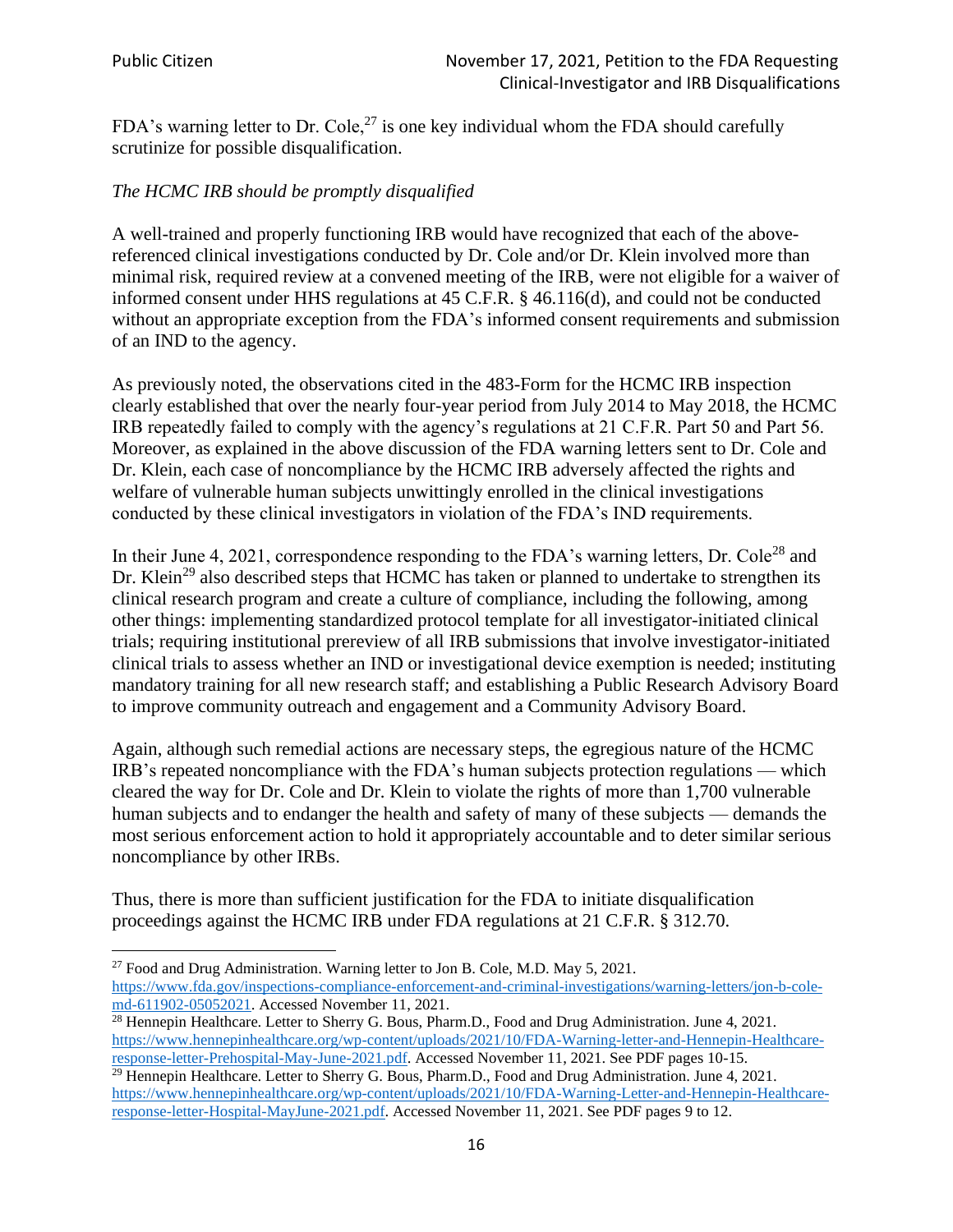## *Institutional failure*

Finally, the inexcusable regulatory and ethical lapses in the oversight and conduct of the clinical investigation conducted by Dr. Cole and Dr. Klein were indicative of systemic breakdowns in the HCMC's human subjects protection program. These breakdowns extended from the clinical investigators to the IRB to senior institutional officials.

A slap-on-the-wrist approach for such noncompliance that significantly violated the rights of so many human subjects and endangered their health and safety will not suffice. Failure to take stronger compliance actions would send a signal to the human subjects who were unwittingly enrolled in Dr. Cole's and Dr. Klein's high-risk clinical trials, the research community, and the public that the FDA is not serious about protecting the rights and welfare of human subjects, which would embolden other clinical investigators and IRBs to disregard the agency's IND and human subjects protection regulations.

#### *The human subjects must be informed*

Finally, and perhaps most importantly, the more than 1,700 human subjects who were unwittingly enrolled in the clinical investigations conducted by Dr. Cole and Dr. Klein deserve to be informed of (a) the serious regulatory violations documented by the FDA during its inspections of HCMC IRB and clinical investigator records related to those clinical investigations; and (b) the fact that the clinical investigators violated the subjects' rights and endangered the health and welfare of some subjects. The FDA therefore must direct HCMC to develop and implement a plan for contacting these human subjects (or the closest surviving family members of deceased subjects) and informing them of this information.

# **C. ENVIRONMENTAL IMPACT STATEMENT**

We claim categorical exclusion under 21 C.F.R. § 25.31(a) from the environmental assessment requirement. An assessment is not required because the requested action would not increase the use of the active moiety that is the subject of this petition.

# **D.ECONOMIC IMPACT**

Will be submitted upon request.